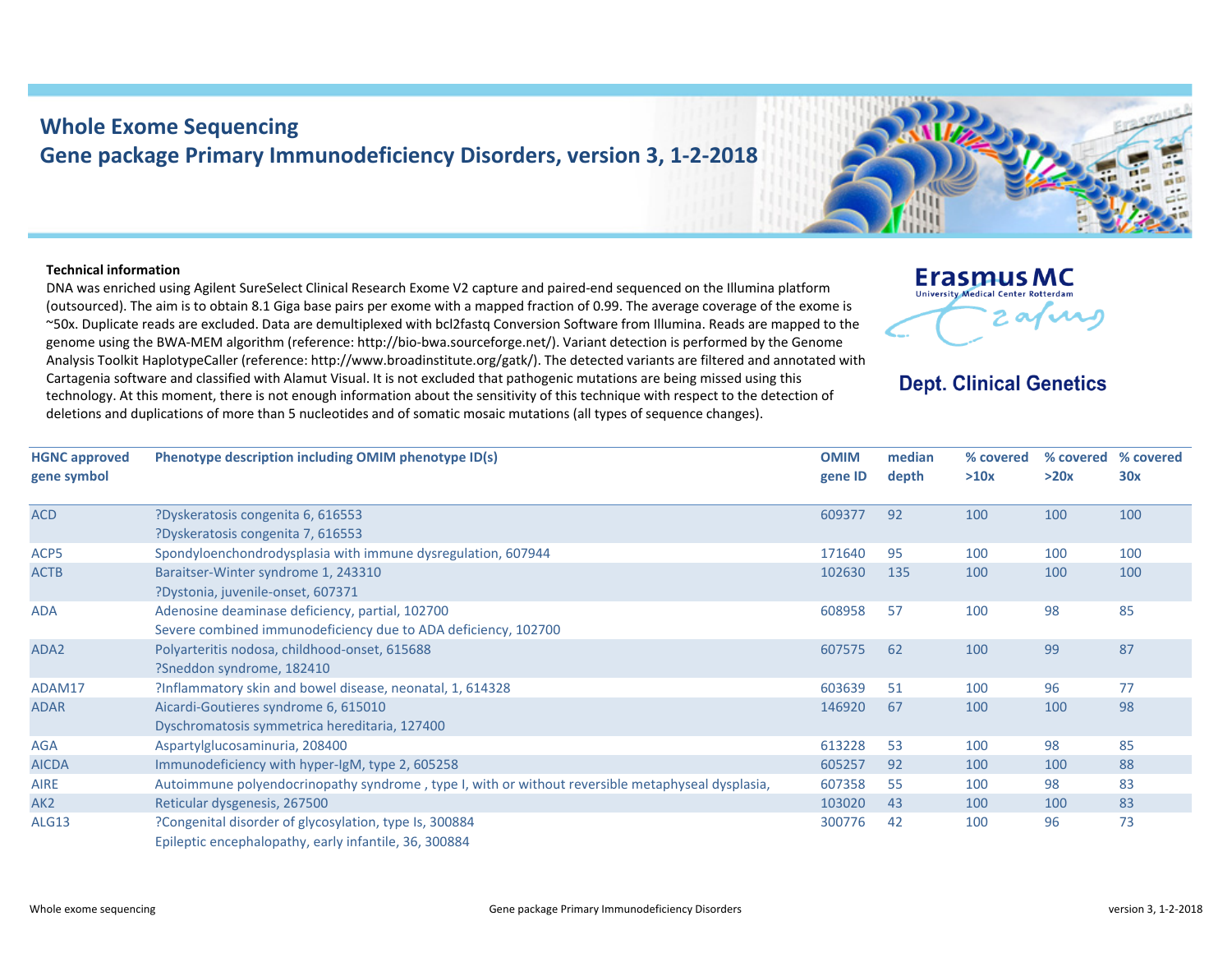| <b>HGNC approved</b> | Phenotype description including OMIM phenotype ID(s)                | <b>OMIM</b> | median | % covered |      | % covered % covered |
|----------------------|---------------------------------------------------------------------|-------------|--------|-----------|------|---------------------|
| gene symbol          |                                                                     | gene ID     | depth  | >10x      | >20x | 30x                 |
|                      |                                                                     |             |        |           |      |                     |
| AP3B1                | Hermansky-Pudlak syndrome 2, 608233                                 | 603401      | 50     | 100       | 95   | 71                  |
| AP4E1                | Spastic paraplegia 51, 613744                                       | 607244      | 50     | 100       | 99   | 87                  |
|                      | Stuttering, familial persistent, 1, 184450                          |             |        |           |      |                     |
| APOL1                | {End-stage renal disease, nondiabetic, susceptibility to}, 612551   | 603743      | 79     | 100       | 100  | 100                 |
|                      | {Glomerulosclerosis, focal segmental, 4, susceptibility to}, 612551 |             |        |           |      |                     |
| <b>ATM</b>           | Ataxia-telangiectasia, 208900                                       | 607585      | 55     | 100       | 97   | 83                  |
|                      | {Breast cancer, susceptibility to}, 114480                          |             |        |           |      |                     |
|                      | Lymphoma, B-cell non-Hodgkin, somatic                               |             |        |           |      |                     |
|                      | Lymphoma, mantle cell, somatic                                      |             |        |           |      |                     |
|                      | T-cell prolymphocytic leukemia, somatic                             |             |        |           |      |                     |
| ATP2A2               | Acrokeratosis verruciformis, 101900                                 | 108740      | 67     | 100       | 100  | 98                  |
|                      | Darier disease, 124200                                              |             |        |           |      |                     |
| B <sub>2</sub> M     | ?Amyloidosis, familial visceral, 105200                             | 109700      | 62     | 100       | 100  | 100                 |
|                      | Immunodeficiency 43, 241600                                         |             |        |           |      |                     |
| <b>BCL10</b>         | ?Immunodeficiency 37, 616098                                        | 603517      | 57     | 100       | 100  | 89                  |
|                      | Lymphoma, MALT, somatic, 137245                                     |             |        |           |      |                     |
|                      | {Lymphoma, follicular, somatic}, 605027                             |             |        |           |      |                     |
|                      | {Male germ cell tumor, somatic},, 273300                            |             |        |           |      |                     |
|                      | {Mesothelioma, somatic}, 156240                                     |             |        |           |      |                     |
|                      | {Sezary syndrome, somatic}                                          |             |        |           |      |                     |
| <b>BLM</b>           | Bloom syndrome, 210900                                              | 604610      | 62     | 100       | 98   | 90                  |
| <b>BLNK</b>          | Agammaglobulinemia 4, 613502                                        | 604515      | 41     | 100       | 96   | 71                  |
| BLOC1S6              | Hermansky-pudlak syndrome 9, 614171                                 | 604310      | 36     | 100       | 92   | 61                  |
| <b>BTK</b>           | Agammaglobulinemia and isolated hormone deficiency, 307200          | 300300      | 41     | 100       | 91   | 64                  |
|                      | Agammaglobulinemia 1, 300755                                        |             |        |           |      |                     |
| <b>BTLA</b>          | No OMIM phenotype                                                   | 607925      | 42     | 100       | 95   | 78                  |
| C <sub>1</sub> QA    | C1q deficiency, 613652                                              | 120550      | 97     | 100       | 100  | 100                 |
| C <sub>1QB</sub>     | C1q deficiency, 613652                                              | 120570      | 85     | 100       | 100  | 96                  |
| C <sub>1</sub> QC    | C1q deficiency, 613652                                              | 120575      | 99     | 100       | 100  | 100                 |
| C1S                  | C1s deficiency, 613783                                              | 120580      | 69     | 100       | 100  | 95                  |
|                      | Ehlers-Danlos syndrome, periodontal type, 2, 617174                 |             |        |           |      |                     |
| C <sub>2</sub>       | C2 deficiency, 217000                                               | 613927      | 74     | 100       | 100  | 98                  |
|                      | {Macular degeneration, age-related, 14, reduced risk of}, 615489    |             |        |           |      |                     |
| C <sub>3</sub>       | C3 deficiency, 613779                                               | 120700      | 80     | 100       | 100  | 98                  |
|                      | {Hemolytic uremic syndrome, atypical, susceptibility to, 5}, 612925 |             |        |           |      |                     |
|                      | {Macular degeneration, age-related, 9}, 611378                      |             |        |           |      |                     |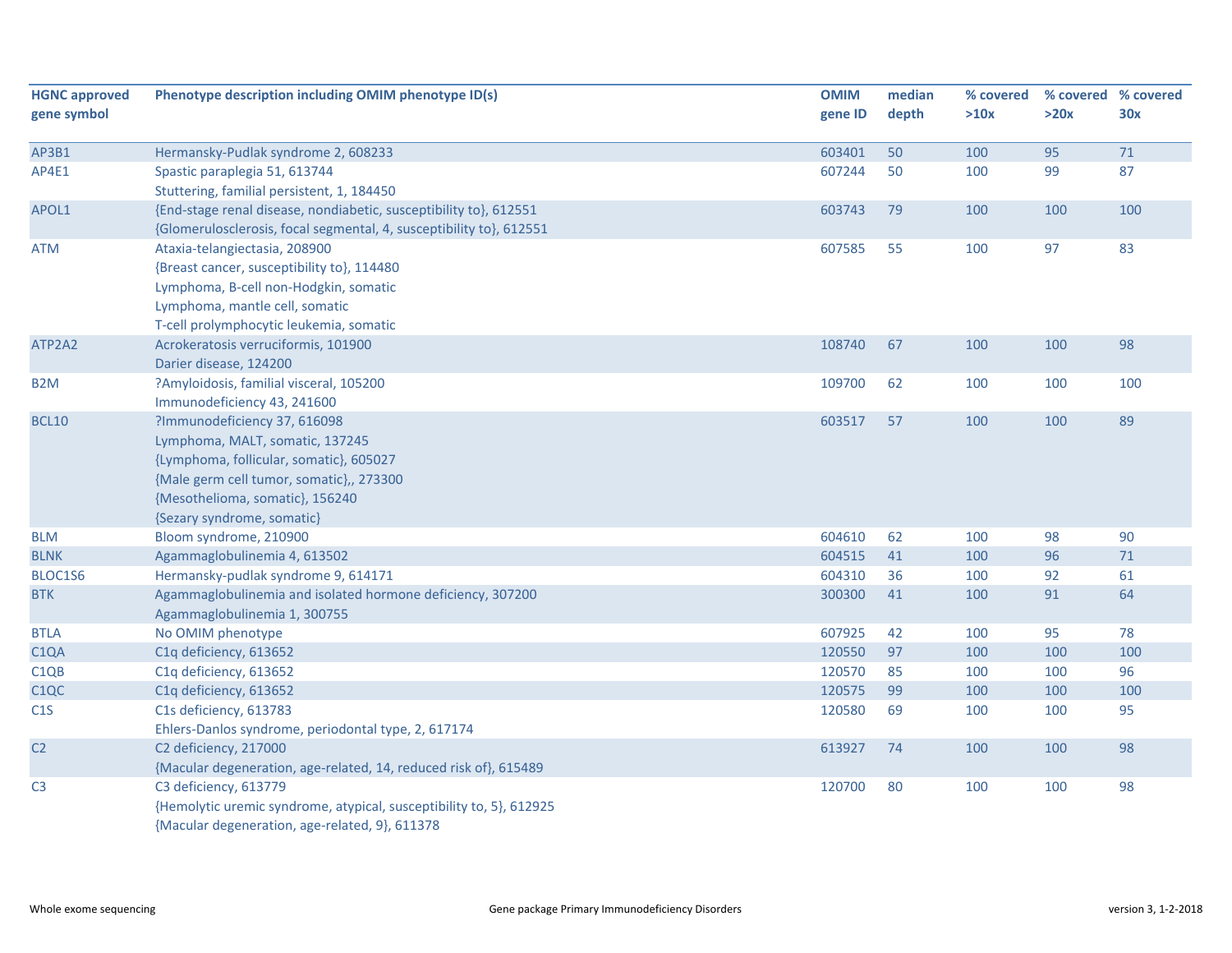| <b>HGNC approved</b> | Phenotype description including OMIM phenotype ID(s)                                   | <b>OMIM</b> | median           | % covered |      | % covered % covered |
|----------------------|----------------------------------------------------------------------------------------|-------------|------------------|-----------|------|---------------------|
| gene symbol          |                                                                                        | gene ID     | depth            | >10x      | >20x | 30x                 |
|                      |                                                                                        |             |                  |           |      |                     |
| C <sub>4</sub> A     | [Blood group, Rodgers], 614374                                                         | 120810      | 228              | 100       | 100  | 99                  |
|                      | C4a deficiency, 614380                                                                 |             |                  |           |      |                     |
| C4B                  | C4B deficiency, 614379                                                                 | 120820      | 215              | 100       | 100  | 100                 |
| C <sub>5</sub>       | C5 deficiency, 609536                                                                  | 120900      | 52               | 100       | 97   | 85                  |
|                      | [Eculizumab, poor response to], 615749                                                 |             |                  |           |      |                     |
| C <sub>6</sub>       | C6 deficiency, 612446                                                                  | 217050      | 46               | 100       | 97   | 82                  |
|                      | Combined C6/C7 deficiency                                                              |             |                  |           |      |                     |
| C7                   | C7 deficiency, 610102                                                                  | 217070      | 57               | 100       | 99   | 90                  |
| C8A                  | C8 deficiency, type I, 613790                                                          | 120950      | 51               | 100       | 99   | 89                  |
| C8 <sub>B</sub>      | C8 deficiency, type II, 613789                                                         | 120960      | 69               | 100       | 100  | 95                  |
| C8G                  | No OMIM phenotype                                                                      | 120930      | 93               | 100       | 100  | 100                 |
| C9                   | C9 deficiency, 613825                                                                  | 120940      | 52               | 100       | 100  | 95                  |
|                      | {Macular degeneration, age-related, 15, susceptibility to}, 615591                     |             |                  |           |      |                     |
| C9orf142             | No OMIM phenotype                                                                      | 616315      | 75               | 100       | 100  | 98                  |
| CARD11               | B-cell expansion with NFKB and T-cell anergy, 616452                                   | 607210      | 68               | 100       | 99   | 94                  |
|                      | Immunodeficiency 11, 615206                                                            |             |                  |           |      |                     |
| CARD14               | Pityriasis rubra pilaris, 173200                                                       | 607211      | 71               | 100       | 100  | 98                  |
|                      | Psoriasis 2, 602723                                                                    |             |                  |           |      |                     |
| CARD9                | Candidiasis, familial, 2, 212050                                                       | 607212      | 67               | 100       | 100  | 98                  |
| <b>CARMIL2</b>       | No OMIM phenotype                                                                      | 610859      | 76               | 98        | 95   | 92                  |
| CASP10               | Autoimmune lymphoproliferative syndrome, type II, 603909                               | 601762      | 53               | 100       | 100  | 90                  |
|                      | Gastric cancer, somatic, 613659                                                        |             |                  |           |      |                     |
|                      | Lymphoma, non-Hodgkin, somatic, 605027                                                 |             |                  |           |      |                     |
| CASP8                | ?Autoimmune lymphoproliferative syndrome, type IIB, 607271                             | 601763      | 65               | 100       | 100  | 90                  |
|                      | {Breast cancer, protection against}, 114480                                            |             |                  |           |      |                     |
|                      | Hepatocellular carcinoma, somatic, 114550                                              |             |                  |           |      |                     |
|                      | {Lung cancer, protection against}, 211980                                              |             |                  |           |      |                     |
| CAVIN1               | Lipodystrophy, congenital generalized, type 4, 613327                                  | 603198      | No coverage data |           |      |                     |
| <b>CBL</b>           | ?Juvenile myelomonocytic leukemia, 607785                                              | 165360      | 54               | 100       | 100  | 97                  |
|                      | Noonan syndrome-like disorder with or without juvenile myelomonocytic leukemia, 613563 |             |                  |           |      |                     |
| CCBE1                | Hennekam lymphangiectasia-lymphedema syndrome 1, 235510                                | 612753      | 58               | 100       | 98   | 90                  |
| <b>CD19</b>          | Immunodeficiency, common variable, 3, 613493                                           | 107265      | 73               | 100       | 100  | 100                 |
| <b>CD247</b>         | ?Immunodeficiency 25, 610163                                                           | 186780      | 50               | 100       | 99   | 85                  |
| <b>CD27</b>          | Lymphoproliferative syndrome 2, 615122                                                 | 186711      | 60               | 100       | 100  | 100                 |
| CD3D                 | Immunodeficiency 19, 615617                                                            | 186790      | 61               | 100       | 100  | 97                  |
| CD3E                 | Immunodeficiency 18, 615615                                                            | 186830      | 73               | 100       | 100  | 99                  |
|                      | Immunodeficiency 18, SCID variant, 615615                                              |             |                  |           |      |                     |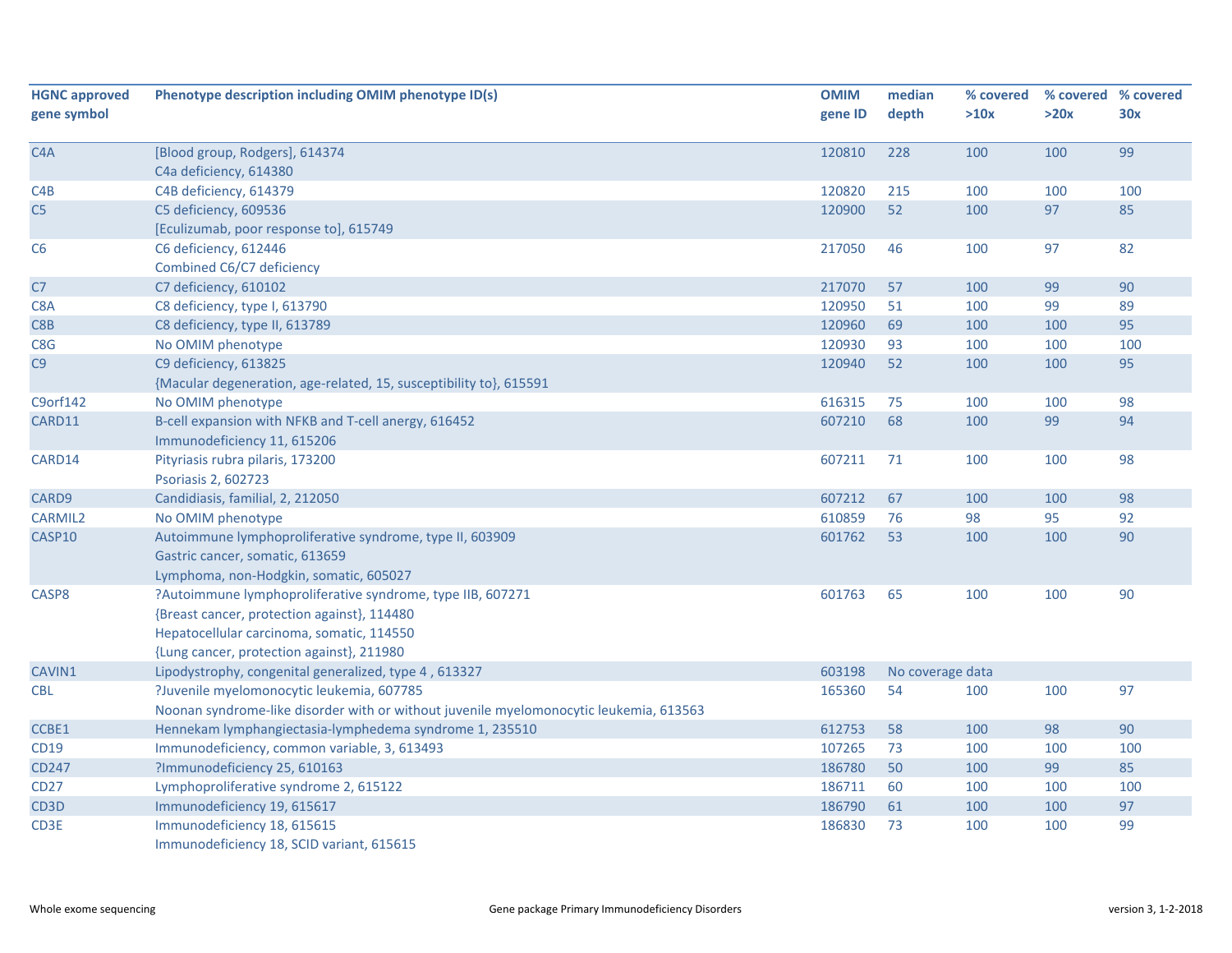| <b>HGNC approved</b> | Phenotype description including OMIM phenotype ID(s)                                    | <b>OMIM</b> | median | % covered |      | % covered % covered |
|----------------------|-----------------------------------------------------------------------------------------|-------------|--------|-----------|------|---------------------|
| gene symbol          |                                                                                         | gene ID     | depth  | >10x      | >20x | 30x                 |
| CD3G                 | Immunodeficiency 17, CD3 gamma deficient, 615607                                        | 186740      | 52     | 100       | 100  | 78                  |
| <b>CD40</b>          | Immunodeficiency with hyper-IgM, type 3, 606843                                         | 109535      | 73     | 100       | 100  | 100                 |
| CD40LG               | Immunodeficiency, with hyper-IgM, 308230                                                | 300386      | 55     | 100       | 100  | 97                  |
| <b>CD46</b>          | {Hemolytic uremic syndrome, atypical, susceptibility to, 2}, 612922                     | 120920      | 65     | 100       | 100  | 90                  |
| <b>CD55</b>          | [Blood group Cromer], 613793                                                            | 125240      | 39     | 89        | 82   | 67                  |
| <b>CD59</b>          | Hemolytic anemia, CD59-mediated, with or without immune-mediated polyneuropathy, 612300 | 107271      | 56     | 100       | 100  | 98                  |
| CD79A                | Agammaglobulinemia 3, 613501                                                            | 112205      | 58     | 100       | 98   | 89                  |
| CD79B                | Agammaglobulinemia 6, 612692                                                            | 147245      | 89     | 100       | 100  | 100                 |
| <b>CD81</b>          | Immunodeficiency, common variable, 6, 613496                                            | 186845      | 83     | 100       | 100  | 97                  |
| CD8A                 | CD8 deficiency, familial, 608957                                                        | 186910      | 65     | 100       | 98   | 91                  |
| CDCA7                | Immunodeficiency-centromeric instability-facial anomalies syndrome 3, 616910            | 609937      | 42     | 100       | 95   | 75                  |
| CDKN2B               | No OMIM phenotype                                                                       | 600431      | 53     | 100       | 100  | 100                 |
| <b>CEBPE</b>         | Specific granule deficiency, 245480                                                     | 600749      | 79     | 100       | 100  | 100                 |
| <b>CFB</b>           | ?Complement factor B deficiency, 615561                                                 | 138470      | 80     | 100       | 100  | 100                 |
|                      | {Hemolytic uremic syndrome, atypical, susceptibility to, 4}, 612924                     |             |        |           |      |                     |
|                      | {Macular degeneration, age-related, 14, reduced risk of}, 615489                        |             |        |           |      |                     |
| <b>CFD</b>           | Complement factor D deficiency, 613912                                                  | 134350      | 53     | 100       | 97   | 85                  |
| <b>CFH</b>           | Basal laminar drusen, 126700                                                            | 134370      | 60     | 100       | 99   | 90                  |
|                      | Complement factor H deficiency, 609814                                                  |             |        |           |      |                     |
|                      | {Hemolytic uremic syndrome, atypical, susceptibility to, 1}, 235400                     |             |        |           |      |                     |
|                      | {Macular degeneration, age-related, 4}, 610698                                          |             |        |           |      |                     |
| CFHR1                | {Hemolytic uremic syndrome, atypical, susceptibility to}, 235400                        | 134371      | 66     | 100       | 98   | 88                  |
|                      | {Macular degeneration, age-related, reduced risk of}, 603075                            |             |        |           |      |                     |
| CFHR2                | No OMIM phenotype                                                                       | 600889      | 47     | 100       | 100  | 90                  |
| CFHR3                | {Hemolytic uremic syndrome, atypical, susceptibility to}, 235400                        | 605336      | 53     | 100       | 93   | 89                  |
|                      | {Macular degeneration, age-related, reduced risk of}, 603075                            |             |        |           |      |                     |
| CFHR4                | No OMIM phenotype                                                                       | 605337      | 53     | 100       | 94   | 81                  |
| CFHR5                | Nephropathy due to CFHR5 deficiency, 614809                                             | 608593      | 59     | 100       | 100  | 91                  |
| <b>CFI</b>           | Complement factor I deficiency, 610984                                                  | 217030      | 50     | 100       | 97   | 82                  |
|                      | {Hemolytic uremic syndrome, atypical, susceptibility to, 3}, 612923                     |             |        |           |      |                     |
|                      | {Macular degeneration, age-related, 13, susceptibility to}, 615439                      |             |        |           |      |                     |
| <b>CFP</b>           | Properdin deficiency, 312060                                                            | 300383      | 74     | 100       | 89   | 83                  |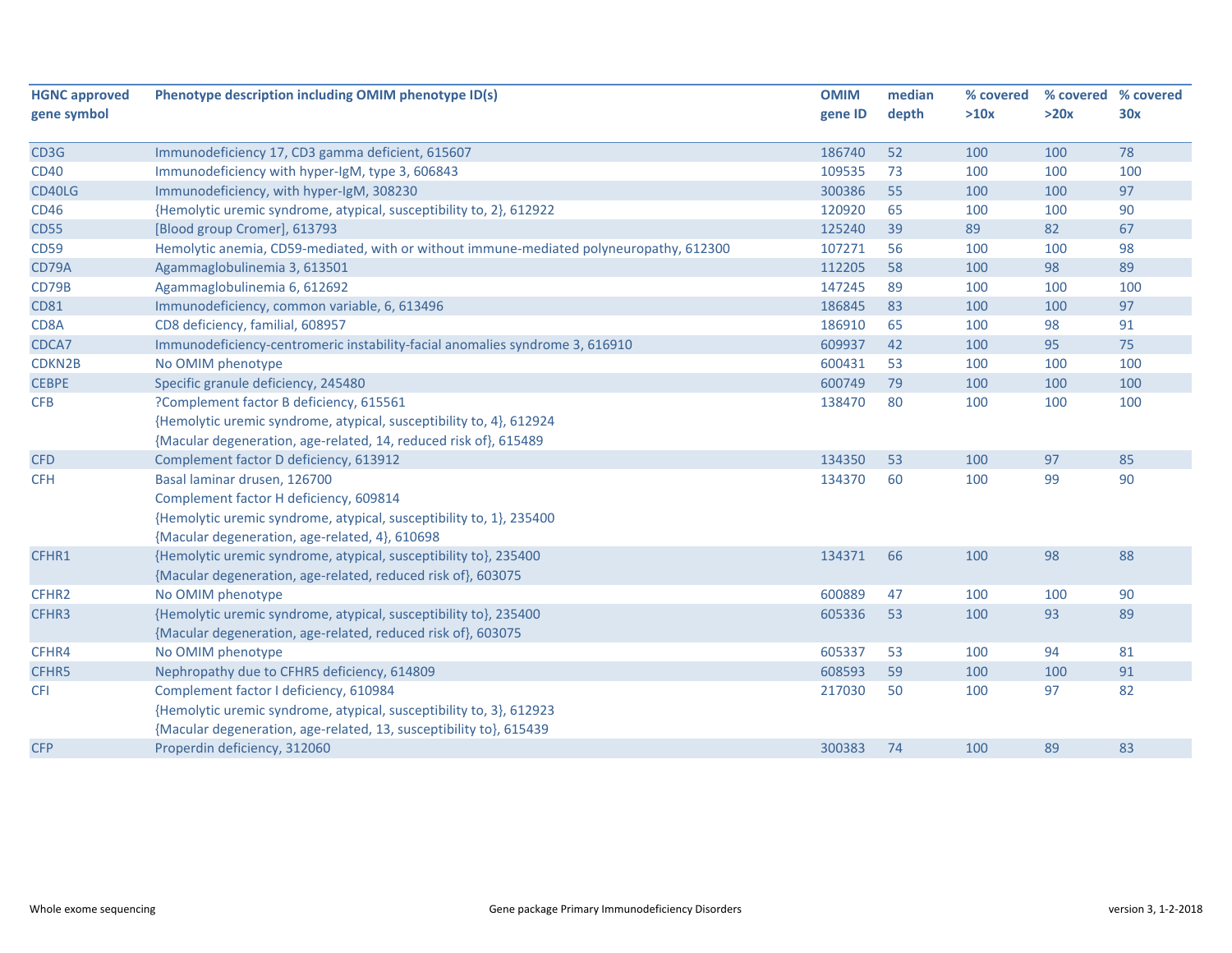| <b>HGNC approved</b> | Phenotype description including OMIM phenotype ID(s)                                                  |         | median | % covered |      | % covered % covered |
|----------------------|-------------------------------------------------------------------------------------------------------|---------|--------|-----------|------|---------------------|
| gene symbol          |                                                                                                       | gene ID | depth  | >10x      | >20x | 30x                 |
|                      |                                                                                                       |         |        |           |      |                     |
| <b>CFTR</b>          | {Bronchiectasis with or without elevated sweat chloride 1, modifier of}, 211400                       | 602421  | 69     | 100       | 99   | 92                  |
|                      | Congenital bilateral absence of vas deferens, 277180                                                  |         |        |           |      |                     |
|                      | Cystic fibrosis, 219700                                                                               |         |        |           |      |                     |
|                      | {Hypertrypsinemia, neonatal}                                                                          |         |        |           |      |                     |
|                      | {Pancreatitis, idiopathic}, 167800                                                                    |         |        |           |      |                     |
|                      | Sweat chloride elevation without CF                                                                   |         |        |           |      |                     |
| CHD <sub>7</sub>     | CHARGE syndrome, 214800                                                                               | 608892  | 60     | 100       | 99   | 93                  |
|                      | Hypogonadotropic hypogonadism 5 with or without anosmia, 612370                                       |         |        |           |      |                     |
| <b>CIITA</b>         | Bare lymphocyte syndrome, type II, complementation group A, 209920                                    | 600005  | 76     | 100       | 100  | 97                  |
|                      | {Rheumatoid arthritis, susceptibility to}, 180300                                                     |         |        |           |      |                     |
| CLEC4D               | No OMIM phenotype                                                                                     | 609964  | 40     | 100       | 100  | 74                  |
| CLEC7A               | {Aspergillosis, susceptibility to}, 614079                                                            | 606264  | 45     | 100       | 98   | 77                  |
|                      | Candidiasis, familial, 4, 613108                                                                      |         |        |           |      |                     |
| <b>CLPB</b>          | 3-methylglutaconic aciduria, type VII, with cataracts, neurologic involvement and neutropenia, 616271 | 616254  | 71     | 100       | 100  | 96                  |
| COLEC11              | 3MC syndrome 2, 265050                                                                                | 612502  | 84     | 100       | 100  | 100                 |
| <b>COPA</b>          | {Autoimmune interstitial lung, joint, and kidney disease}, 616414                                     | 601924  | 53     | 100       | 100  | 91                  |
| CORO1A               | Immunodeficiency 8, 615401                                                                            | 605000  | 103    | 100       | 100  | 100                 |
| CR <sub>2</sub>      | Immunodeficiency, common variable, 7, 614699                                                          | 120650  | 48     | 100       | 99   | 91                  |
|                      | {Systemic lupus erythematosus, susceptibility to, 9}, 610927                                          |         |        |           |      |                     |
| <b>CREBBP</b>        | Rubinstein-Taybi syndrome 1, 180849                                                                   | 600140  | 81     | 100       | 99   | 91                  |
| <b>CSF2RA</b>        | Surfactant metabolism dysfunction, pulmonary, 4, 300770                                               | 306250  | 39     | 92        | 78   | 62                  |
| CSF3R                | Neutropenia, severe congenital, 7, 617014                                                             | 138971  | 79     | 100       | 100  | 100                 |
| CTC1                 | Cerebroretinal microangiopathy with calcifications and cysts, 612199                                  | 613129  | 72     | 100       | 100  | 98                  |
| CTLA4                | Autoimmune lymphoproliferative syndrome, type V, 616100                                               | 123890  | 65     | 100       | 100  | 98                  |
|                      | {Celiac disease, susceptibility to, 3}, 609755                                                        |         |        |           |      |                     |
|                      | {Diabetes mellitus, insulin-dependent, 12}, 601388                                                    |         |        |           |      |                     |
|                      | {Hashimoto thyroiditis}, 140300                                                                       |         |        |           |      |                     |
|                      | {Systemic lupus erythematosus, susceptibility to}, 152700                                             |         |        |           |      |                     |
| CTPS1                | Immunodeficiency 24, 615897                                                                           | 123860  | 48     | 100       | 98   | 83                  |
| <b>CTSC</b>          | Haim-Munk syndrome, 245010                                                                            | 602365  | 46     | 100       | 98   | 79                  |
|                      | Papillon-Lefevre syndrome, 245000                                                                     |         |        |           |      |                     |
|                      | Periodontitis 1, juvenile, 170650                                                                     |         |        |           |      |                     |
| CXCR4                | Myelokathexis, isolated                                                                               | 162643  | 61     | 83        | 83   | 83                  |
|                      | WHIM syndrome, 193670                                                                                 |         |        |           |      |                     |
| <b>CYBA</b>          | Chronic granulomatous disease, autosomal, due to deficiency of CYBA, 233690                           | 608508  | 60     | 99        | 89   | 79                  |
| <b>CYBB</b>          | Chronic granulomatous disease, 306400                                                                 | 300481  | 39     | 100       | 95   | 79                  |
|                      | Immunodeficiency 34, mycobacteriosis, 300645                                                          |         |        |           |      |                     |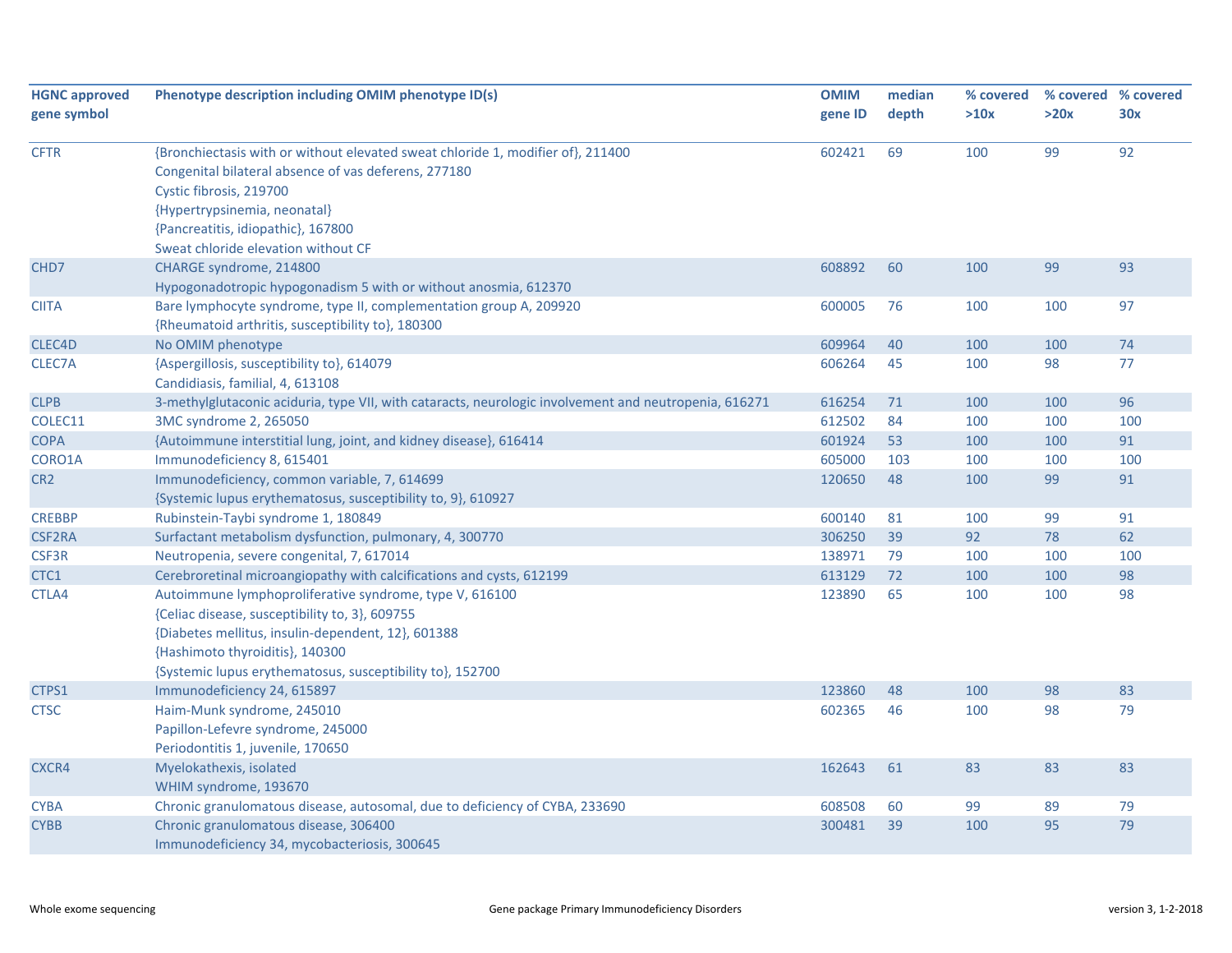| <b>HGNC approved</b> | Phenotype description including OMIM phenotype ID(s)                                                      | <b>OMIM</b> | median | % covered |      | % covered % covered |
|----------------------|-----------------------------------------------------------------------------------------------------------|-------------|--------|-----------|------|---------------------|
| gene symbol          |                                                                                                           | gene ID     | depth  | >10x      | >20x | 30x                 |
|                      |                                                                                                           |             |        |           |      |                     |
| <b>DCLRE1B</b>       | No OMIM phenotype                                                                                         | 609683      | 68     | 100       | 99   | 93                  |
| <b>DCLRE1C</b>       | Omenn syndrome, 603554                                                                                    | 605988      | 45     | 100       | 96   | 81                  |
|                      | Severe combined immunodeficiency, Athabascan type, 602450                                                 |             |        |           |      |                     |
| <b>DDX58</b>         | Singleton-Merten syndrome 2, 616298                                                                       | 609631      | 49     | 100       | 98   | 85                  |
| DGAT1                | ?Diarrhea 7, 615863                                                                                       | 604900      | 87     | 97        | 93   | 88                  |
| <b>DHFR</b>          | Megaloblastic anemia due to dihydrofolate reductase deficiency, 613839                                    | 126060      | 65     | 100       | 100  | 96                  |
| DKC1                 | Dyskeratosis congenita, 305000                                                                            | 300126      | 45     | 100       | 96   | 83                  |
| <b>DNASE1</b>        | {Systemic lupus erythematosus, susceptibility to}, 152700                                                 | 125505      | 80     | 100       | 100  | 100                 |
| DNMT3B               | Immunodeficiency-centromeric instability-facial anomalies syndrome 1, 242860                              | 602900      | 71     | 100       | 99   | 92                  |
| DOCK <sub>2</sub>    | Immunodeficiency 40, 616433                                                                               | 603122      | 51     | 100       | 98   | 88                  |
| DOCK8                | Hyper-IgE recurrent infection syndrome, 243700                                                            | 611432      | 49     | 100       | 94   | 81                  |
| EFNA1                | No OMIM phenotype                                                                                         | 191164      | 60     | 100       | 100  | 100                 |
| <b>ELANE</b>         | Neutropenia, cyclic, 162800                                                                               | 130130      | 67     | 100       | 100  | 98                  |
|                      | Neutropenia, severe congenital 1, 202700                                                                  |             |        |           |      |                     |
| ELF4                 | No OMIM phenotype                                                                                         | 300775      | 58     | 100       | 100  | 97                  |
| EPG5                 | Vici syndrome, 242840                                                                                     | 615068      | 49     | 100       | 97   | 84                  |
| ERCC <sub>2</sub>    | Cerebrooculofacioskeletal syndrome 2, 610756                                                              | 126340      | 75     | 100       | 100  | 99                  |
|                      | Trichothiodystrophy 1, photosensitive, 601675                                                             |             |        |           |      |                     |
|                      | Xeroderma pigmentosum, group D, 278730                                                                    |             |        |           |      |                     |
| ERCC3                | Trichothiodystrophy 2, photosensitive, 616390                                                             | 133510      | 56     | 100       | 99   | 89                  |
|                      | Xeroderma pigmentosum, group B, 610651                                                                    |             |        |           |      |                     |
| F <sub>12</sub>      | Angioedema, hereditary, type III, 610618                                                                  | 610619      | 90     | 100       | 100  | 98                  |
|                      | Factor XII deficiency, 234000                                                                             |             |        |           |      |                     |
| <b>FADD</b>          | Infections, recurrent, with encephalopathy, hepatic dysfunction, and cardiovasuclar malformations, 613759 | 602457      | 76     | 100       | 100  | 100                 |
| <b>FAS</b>           | Autoimmune lymphoproliferative syndrome, type IA, 601859                                                  | 134637      | 109    | 100       | 99   | 84                  |
|                      | {Autoimmune lymphoproliferative syndrome}, 601859                                                         |             |        |           |      |                     |
|                      | Squamous cell carcinoma, burn scar-related, somatic                                                       |             |        |           |      |                     |
| <b>FASLG</b>         | Autoimmune lymphoproliferative syndrome, type IB, 601859                                                  | 134638      | 46     | 100       | 100  | 96                  |
|                      | {Lung cancer, susceptibility to}, 211980                                                                  |             |        |           |      |                     |
| FCGR1A               | [IgG receptor I, phagocytic, familial deficiency of]                                                      | 146760      | 83     | 100       | 100  | 97                  |
| FCGR2A               | {Lupus nephritis, susceptibility to}, 152700                                                              | 146790      | 96     | 100       | 100  | 100                 |
|                      | {Malaria, severe, susceptibility to}, 611162                                                              |             |        |           |      |                     |
|                      | {Pseudomonas aeruginosa, susceptibility to chronic infection by, in cystic fibrosis}, 219700              |             |        |           |      |                     |
| FCGR2B               | {Malaria, resistance to}, 611162                                                                          | 604590      | 134    | 100       | 100  | 100                 |
|                      | {Systemic lupus erythematosus, susceptibility to}, 152700                                                 |             |        |           |      |                     |
| FCGR3A               | Immunodeficiency 20, 615707                                                                               | 146740      | 162    | 100       | 100  | 100                 |
| <b>FCGR3B</b>        | Neutropenia, alloimmune neonatal                                                                          | 610665      | 135    | 100       | 100  | 100                 |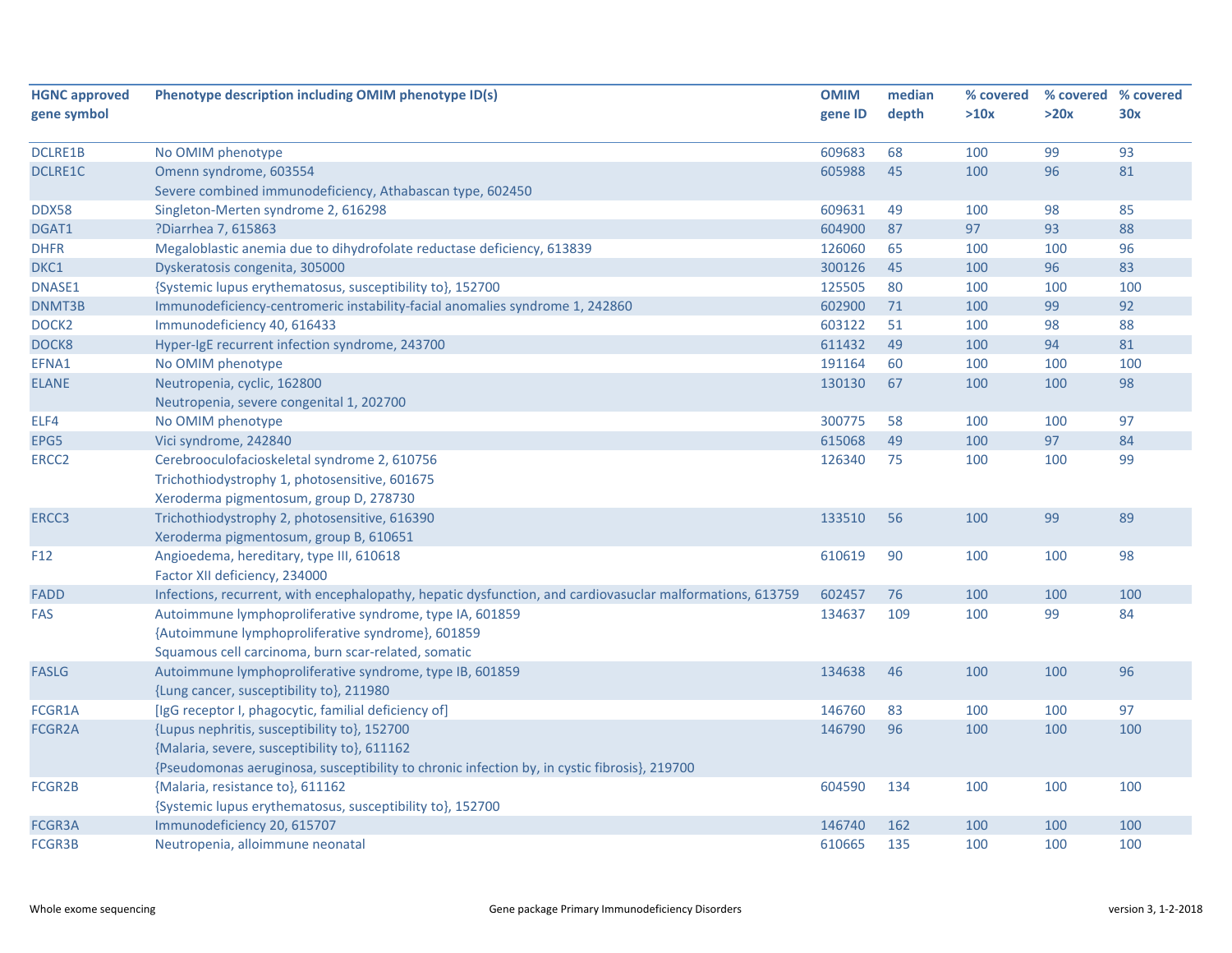| <b>HGNC approved</b> | Phenotype description including OMIM phenotype ID(s)                         | <b>OMIM</b> | median | % covered | % covered % covered |     |
|----------------------|------------------------------------------------------------------------------|-------------|--------|-----------|---------------------|-----|
| gene symbol          |                                                                              | gene ID     | depth  | >10x      | >20x                | 30x |
|                      |                                                                              |             |        |           |                     |     |
| <b>FCGRT</b>         | No OMIM phenotype                                                            | 601437      | 69     | 100       | 93                  | 88  |
| FCN3                 | Immunodeficiency due to ficolin 3 deficiency, 613860                         | 604973      | 67     | 100       | 100                 | 94  |
| FERMT3               | Leukocyte adhesion deficiency, type III, 612840                              | 607901      | 76     | 100       | 99                  | 95  |
| FOXN1                | T-cell immunodeficiency, congenital alopecia, and nail dystrophy, 601705     | 600838      | 72     | 100       | 100                 | 98  |
| FOXP3                | {Diabetes mellitus, type I, susceptibility to}, 222100                       | 300292      | 59     | 100       | 100                 | 91  |
|                      | Immunodysregulation, polyendocrinopathy, and enteropathy, 304790             |             |        |           |                     |     |
| FPR1                 | No OMIM phenotype                                                            | 136537      | 83     | 100       | 100                 | 100 |
| G6PC                 | Glycogen storage disease la, 232200                                          | 613742      | 64     | 100       | 100                 | 95  |
| G6PC3                | Dursun syndrome, 612541                                                      | 611045      | 72     | 100       | 100                 | 100 |
|                      | Neutropenia, severe congenital 4, 612541                                     |             |        |           |                     |     |
| G6PD                 | Favism, 134700                                                               | 305900      | 76     | 100       | 100                 | 98  |
|                      | Hemolytic anemia due to G6PD deficiency, 300908                              |             |        |           |                     |     |
|                      | {Resistance to malaria due to G6PD deficiency}, 611162                       |             |        |           |                     |     |
| GATA2                | Emberger syndrome, 614038                                                    | 137295      | 86     | 100       | 100                 | 100 |
|                      | Immunodeficiency 21, 614172                                                  |             |        |           |                     |     |
|                      | {Leukemia, acute myeloid, susceptibility to}, 601626                         |             |        |           |                     |     |
|                      | {Myelodysplastic syndrome, susceptibility to}, 614286                        |             |        |           |                     |     |
| GFI1                 | ?Neutropenia, nonimmune chronic idiopathic, of adults, 607847                | 600871      | 90     | 100       | 100                 | 100 |
|                      | ?Neutropenia, severe congenital 2, 613107                                    |             |        |           |                     |     |
| GJC <sub>2</sub>     | Leukodystrophy, hypomyelinating, 2, 608804                                   | 608803      | 52     | 97        | 86                  | 75  |
|                      | Lymphedema, hereditary, IC, 613480                                           |             |        |           |                     |     |
|                      | Spastic paraplegia 44, 613206                                                |             |        |           |                     |     |
| GRHL <sub>2</sub>    | Deafness 28, 608641                                                          | 608576      | 56     | 100       | 99                  | 87  |
|                      | Ectodermal dysplasia/short stature syndrome, 616029                          |             |        |           |                     |     |
| GTF2H5               | Trichothiodystrophy 3, photosensitive, 616395                                | 608780      | 41     | 100       | 100                 | 85  |
| HAX1                 | Neutropenia, severe congenital 3, 610738                                     | 605998      | 79     | 100       | 100                 | 99  |
| <b>HELLS</b>         | Immunodeficiency-centromeric instability-facial anomalies syndrome 4, 616911 | 603946      | 49     | 100       | 94                  | 73  |
| <b>ICOS</b>          | Immunodeficiency, common variable, 1, 607594                                 | 604558      | 42     | 100       | 100                 | 88  |
| IFIH1                | Aicardi-Goutieres syndrome 7, 615846                                         | 606951      | 65     | 100       | 99                  | 90  |
|                      | Singleton-Merten syndrome 1, 182250                                          |             |        |           |                     |     |
| IFNGR1               | {H. pylori infection, susceptibility to}, 600263                             | 107470      | 53     | 100       | 98                  | 87  |
|                      | {Hepatitis B virus infection, susceptibility to}, 610424                     |             |        |           |                     |     |
|                      | Immunodeficiency 27A, mycobacteriosis, AR, 209950                            |             |        |           |                     |     |
|                      | Immunodeficiency 27B, mycobacteriosis, AD, 615978                            |             |        |           |                     |     |
|                      | {Tuberculosis infection, protection against}, 607948                         |             |        |           |                     |     |
|                      | {Tuberculosis, susceptibility to}, 607948                                    |             |        |           |                     |     |
| <b>IFNGR2</b>        | Immunodeficiency 28, mycobacteriosis, 614889                                 | 147569      | 42     | 100       | 91                  | 76  |
|                      |                                                                              |             |        |           |                     |     |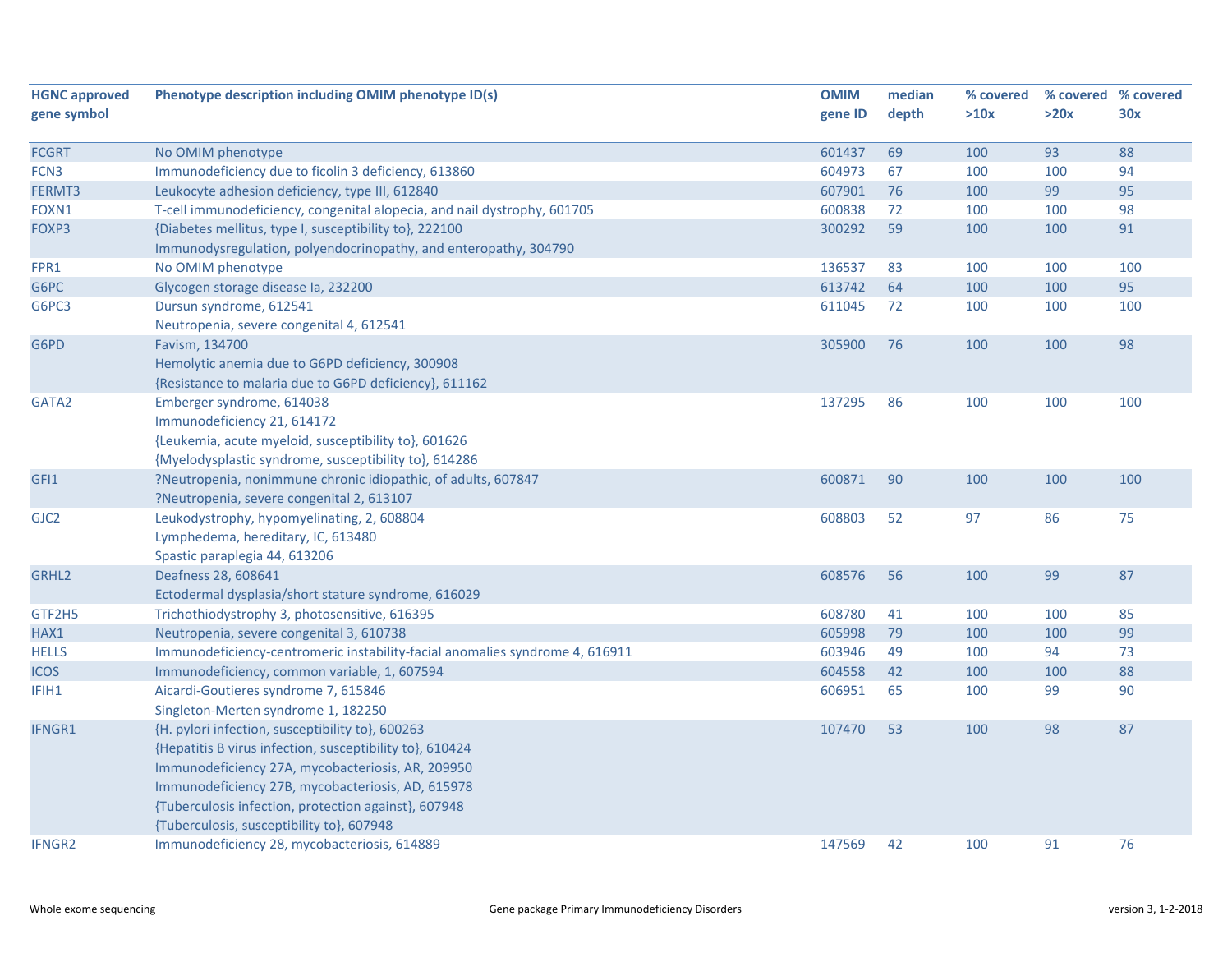| <b>HGNC approved</b> | Phenotype description including OMIM phenotype ID(s)                                                |         | median | % covered |      | % covered % covered |
|----------------------|-----------------------------------------------------------------------------------------------------|---------|--------|-----------|------|---------------------|
| gene symbol          |                                                                                                     | gene ID | depth  | >10x      | >20x | 30x                 |
|                      |                                                                                                     |         |        |           |      |                     |
| IGLL1                | Agammaglobulinemia 2, 613500                                                                        | 146770  | 96     | 100       | 100  | 100                 |
| <b>IKBKB</b>         | Immunodeficiency 15, 615592                                                                         | 603258  | 54     | 100       | 99   | 91                  |
| <b>IKBKG</b>         | Ectodermal dysplasia, hypohidrotic, with immune deficiency, 300291                                  | 300248  | 62     | 100       | 100  | 92                  |
|                      | Ectodermal, dysplasia, anhidrotic, lymphedema and immunodeficiency, 300301                          |         |        |           |      |                     |
|                      | Immunodeficiency 33, 300636                                                                         |         |        |           |      |                     |
|                      | Immunodeficiency, isolated, 300584                                                                  |         |        |           |      |                     |
|                      | Incontinentia pigmenti, 308300                                                                      |         |        |           |      |                     |
|                      | Invasive pneumococcal disease, recurrent isolated, 2, 300640                                        |         |        |           |      |                     |
| IKZF1                | Immunodeficiency, common variable, 13, 616873                                                       | 603023  | 78     | 100       | 99   | 94                  |
| <b>IL10</b>          | {Graft-versus-host disease, protection against}, 614395                                             | 124092  | 81     | 100       | 98   | 86                  |
|                      | {HIV-1, susceptibility to}, 609423                                                                  |         |        |           |      |                     |
|                      | {Rheumatoid arthritis, progression of}, 180300                                                      |         |        |           |      |                     |
| IL10RA               | Inflammatory bowel disease 28, early onset, 613148                                                  | 146933  | 73     | 100       | 100  | 96                  |
| IL10RB               | {Hepatitis B virus, susceptibility to}, 610424                                                      | 123889  | 42     | 100       | 98   | 81                  |
|                      | Inflammatory bowel disease 25, early onset, 612567                                                  |         |        |           |      |                     |
| IL12B                | Immunodeficiency 29, mycobacteriosis, 614890                                                        | 161561  | 52     | 100       | 99   | 82                  |
| <b>IL12RB1</b>       | Immunodeficiency 30, 614891                                                                         | 601604  | 66     | 100       | 100  | 96                  |
| IL17F                | ?Candidiasis, familial, 6, 613956                                                                   | 606496  | 57     | 100       | 100  | 100                 |
| IL17RA               | Immunodeficiency 51, 613953                                                                         | 605461  | 80     | 100       | 100  | 100                 |
| IL17RC               | Candidiasis, familial, 9, 616445                                                                    | 610925  | 73     | 100       | 100  | 97                  |
| <b>IL18</b>          | No OMIM phenotype                                                                                   | 600953  | 31     | 100       | 91   | 58                  |
| IL1RN                | {Gastric cancer risk after H. pylori infection}, 137215                                             | 147679  | 55     | 100       | 96   | 83                  |
|                      | Interleukin 1 receptor antagonist deficiency, 612852                                                |         |        |           |      |                     |
|                      | {Microvascular complications of diabetes 4}, 612628                                                 |         |        |           |      |                     |
| IL2                  | Severe combined immunodeficiency due to IL2 deficiency                                              | 147680  | 31     | 100       | 86   | 49                  |
| IL21R                | [IgE, elevated level of], 147050                                                                    | 605383  | 78     | 100       | 100  | 95                  |
|                      | Immunodeficiency, primary, IL21R-related, 615207                                                    |         |        |           |      |                     |
| IL2RA                | {Diabetes, mellitus, insulin-dependent, susceptibility to, 10}, 601942                              | 147730  | 67     | 100       | 100  | 94                  |
|                      | Immunodeficiency 41 with lymphoproliferation and autoimmunity, 606367                               |         |        |           |      |                     |
| IL2RG                | Combined immunodeficiency, moderate, 312863                                                         | 308380  | 42     | 100       | 99   | 85                  |
|                      | Severe combined immunodeficiency, 300400                                                            |         |        |           |      |                     |
| IL36RN               | Psoriasis 14, pustular, 614204                                                                      | 605507  | 53     | 100       | 100  | 98                  |
| IL7R                 | Severe combined immunodeficiency, T-cell negative, B-cell/natural killer cell-positive type, 608971 | 146661  | 46     | 100       | 100  | 90                  |
| <b>INO80</b>         | No OMIM phenotype                                                                                   | 610169  | 53     | 100       | 94   | 76                  |
| <b>INPP5D</b>        | No OMIM phenotype                                                                                   | 601582  | 62     | 100       | 99   | 91                  |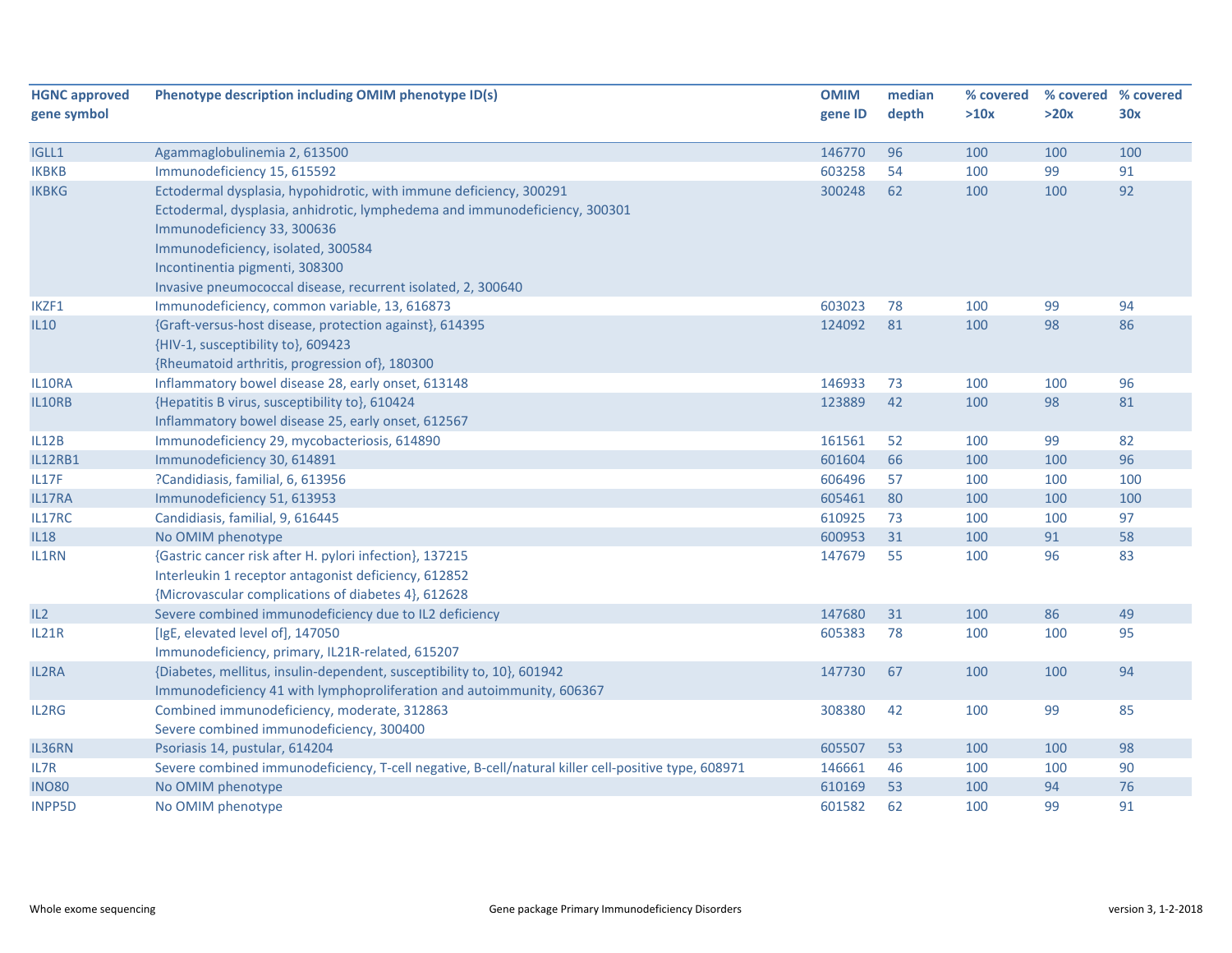| <b>HGNC approved</b><br><b>OMIM</b><br>Phenotype description including OMIM phenotype ID(s)            | median | % covered |      | % covered % covered |
|--------------------------------------------------------------------------------------------------------|--------|-----------|------|---------------------|
| gene symbol<br>gene ID                                                                                 | depth  | >10x      | >20x | 30x                 |
|                                                                                                        |        |           |      |                     |
| <b>INSR</b><br>Diabetes mellitus, insulin-resistant, with acanthosis nigricans, 610549<br>147670       | 74     | 100       | 97   | 94                  |
| Hyperinsulinemic hypoglycemia, familial, 5, 609968                                                     |        |           |      |                     |
| Leprechaunism, 246200                                                                                  |        |           |      |                     |
| Rabson-Mendenhall syndrome, 262190                                                                     |        |           |      |                     |
| IRAK4 deficiency, 607676<br>606883<br>IRAK4                                                            | 53     | 100       | 97   | 77                  |
| Invasive pneumococcal disease, recurrent isolated, 1, 610799                                           |        |           |      |                     |
| 615332<br>IRF2BP2<br>No OMIM phenotype                                                                 | 67     | 100       | 100  | 98                  |
| ?Immunodeficiency 39, 616345<br>605047<br>IRF7                                                         | 86     | 100       | 100  | 98                  |
| Immunodeficiency 32A, mycobacteriosis, 614893<br>601565<br>IRF8                                        | 87     | 100       | 100  | 92                  |
| Immunodeficiency 32B, monocyte and dendritic cell deficiency, 614894                                   |        |           |      |                     |
| Immunodeficiency 38, 616126<br><b>ISG15</b><br>147571                                                  | 107    | 100       | 100  | 100                 |
| Autoimmune disease, multisystem, with facial dysmorphism, 613385<br>606409<br><b>ITCH</b>              | 43     | 96        | 93   | 76                  |
| 120980<br><b>ITGAM</b><br>{Systemic lupus erythematous, association with susceptibility to, 6}, 609939 | 77     | 100       | 99   | 95                  |
| <b>ITGB2</b><br>Leukocyte adhesion deficiency, 116920<br>600065                                        | 77     | 100       | 100  | 99                  |
| Lymphoproliferative syndrome 1, 613011<br>186973<br>ITK                                                | 53     | 100       | 98   | 79                  |
| 616012<br>JAGN1<br>Neutropenia, severe congenital, 6, 616022                                           | 65     | 100       | 100  | 100                 |
| JAK2<br>{Budd-Chiari syndrome, somatic}, 600800<br>147796                                              | 48     | 100       | 97   | 81                  |
| Erythrocytosis, somatic, 133100                                                                        |        |           |      |                     |
| Leukemia, acute myeloid, somatic, 601626                                                               |        |           |      |                     |
| Myelofibrosis, somatic, 254450                                                                         |        |           |      |                     |
| Polycythemia vera, somatic, 263300                                                                     |        |           |      |                     |
| Thrombocythemia 3, 614521                                                                              |        |           |      |                     |
| SCID, T-negative/B-positive type, 600802<br>600173<br>JAK3                                             | 64     | 100       | 99   | 96                  |
| Kabuki syndrome 1, 147920<br>602113<br>KMT2D                                                           | 97     | 100       | 100  | 99                  |
| <b>KRAS</b><br>Bladder cancer, somatic, 109800<br>190070                                               | 61     | 100       | 97   | 64                  |
| Breast cancer, somatic, 114480                                                                         |        |           |      |                     |
| Cardiofaciocutaneous syndrome 2, 615278                                                                |        |           |      |                     |
| Gastric cancer, somatic, 137215                                                                        |        |           |      |                     |
| Leukemia, acute myeloid, 601626                                                                        |        |           |      |                     |
| Lung cancer, somatic, 211980                                                                           |        |           |      |                     |
| Noonan syndrome 3, 609942                                                                              |        |           |      |                     |
| Pancreatic carcinoma, somatic, 260350                                                                  |        |           |      |                     |
| RAS-associated autoimmune leukoproliferative disorder, 614470                                          |        |           |      |                     |
| Schimmelpenning-Feuerstein-Mims syndrome, somatic mosaic, 163200                                       |        |           |      |                     |
| Immunodeficiency due to defect in MAPBP-interacting protein, 610798<br>610389<br>LAMTOR <sub>2</sub>   | 78     | 100       | 100  | 100                 |
| ?Immunodeficiency 22, 615758<br>153390<br><b>LCK</b>                                                   | 98     | 100       | 100  | 100                 |
| LIG1<br>DNA ligase I deficiency<br>126391                                                              | 59     | 100       | 100  | 95                  |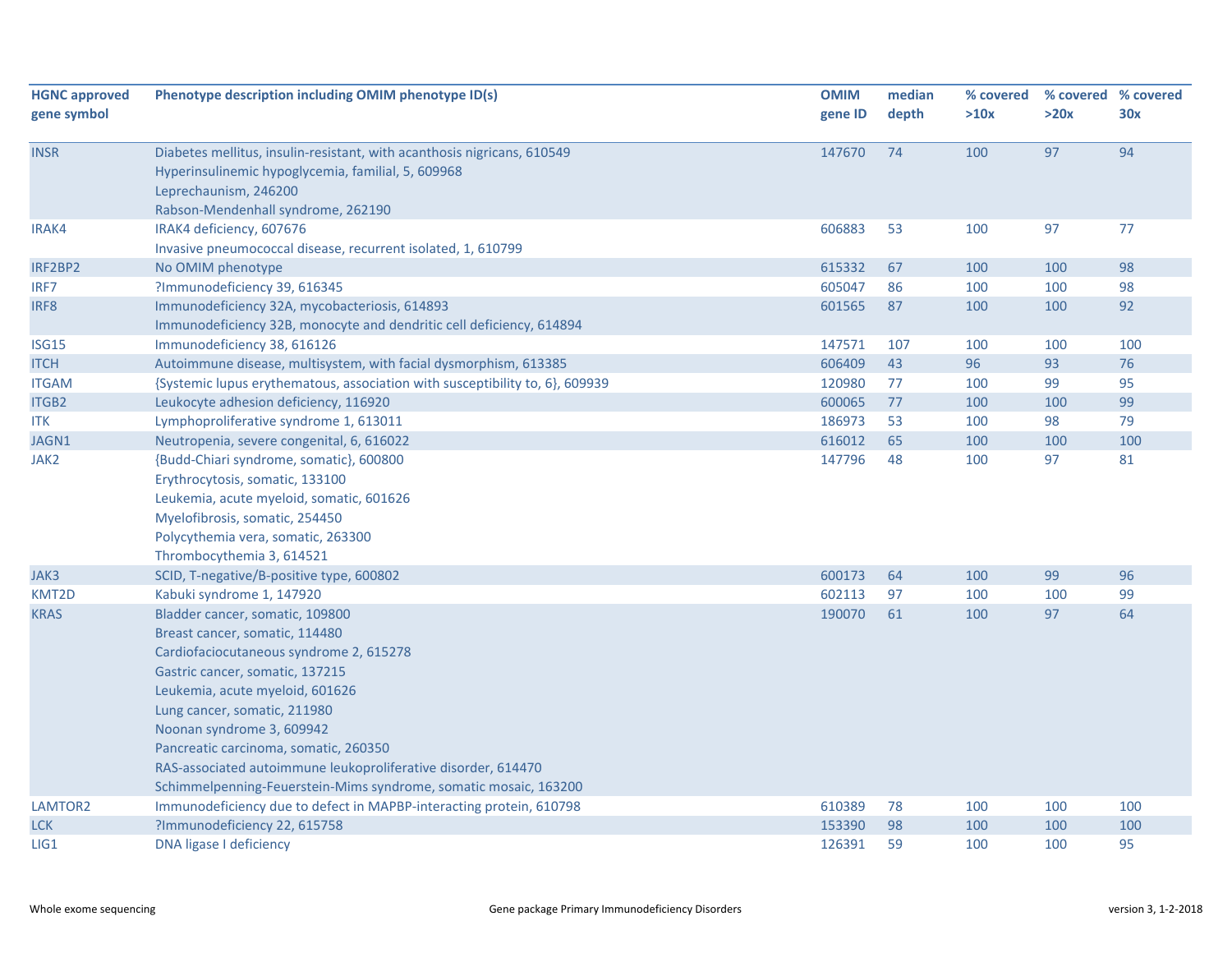| <b>HGNC approved</b> | Phenotype description including OMIM phenotype ID(s)                                        | <b>OMIM</b> | median | % covered |      | % covered % covered |
|----------------------|---------------------------------------------------------------------------------------------|-------------|--------|-----------|------|---------------------|
| gene symbol          |                                                                                             | gene ID     | depth  | >10x      | >20x | 30x                 |
|                      |                                                                                             |             |        |           |      |                     |
| LIG4                 | LIG4 syndrome, 606593                                                                       | 601837      | 62     | 100       | 100  | 100                 |
|                      | {Multiple myeloma, resistance to}, 254500                                                   |             |        |           |      |                     |
| LPIN2                | Majeed syndrome, 609628                                                                     | 605519      | 53     | 100       | 99   | 88                  |
| <b>LRBA</b>          | Immunodeficiency, common variable, 8, with autoimmunity, 614700                             | 606453      | 47     | 100       | 97   | 82                  |
| LRRC8A               | ?Agammaglobulinemia 5, 613506                                                               | 608360      | 111    | 100       | 100  | 100                 |
| LTBP3                | Dental anomalies and short stature, 601216                                                  | 602090      | 86     | 100       | 99   | 97                  |
| <b>LYST</b>          | Chediak-Higashi syndrome, 214500                                                            | 606897      | 55     | 100       | 99   | 91                  |
| MAGT1                | Immunodeficiency, with magnesium defect, Epstein-Barr virus infection and neoplasia, 300853 | 300715      | 42     | 100       | 99   | 79                  |
| <b>MAL</b>           | No OMIM phenotype                                                                           | 188860      | 57     | 100       | 98   | 80                  |
| MALT1                | Immunodeficiency 12, 615468                                                                 | 604860      | 51     | 99        | 93   | 77                  |
| MAN2B1               | Mannosidosis, alpha-, types I and II, 248500                                                | 609458      | 75     | 100       | 100  | 100                 |
| <b>MANBA</b>         | Mannosidosis, beta, 248510                                                                  | 609489      | 59     | 100       | 98   | 87                  |
| MAP3K14              | No OMIM phenotype                                                                           | 604655      | 75     | 100       | 100  | 98                  |
| MASP1                | 3MC syndrome 1, 257920                                                                      | 600521      | 70     | 100       | 100  | 92                  |
| MASP <sub>2</sub>    | MASP2 deficiency, 613791                                                                    | 605102      | 60     | 100       | 98   | 91                  |
| MBL <sub>2</sub>     | {Chronic infections, due to MBL deficiency}, 614372                                         | 154545      | 78     | 100       | 100  | 99                  |
| MC <sub>2R</sub>     | Glucocorticoid deficiency, due to ACTH unresponsiveness, 202200                             | 607397      | 90     | 100       | 100  | 100                 |
| MCM4                 | Natural killer cell and glucocorticoid deficiency with DNA repair defect, 609981            | 602638      | 56     | 100       | 99   | 91                  |
| <b>MEFV</b>          | Familial Mediterranean fever, AD, 134610                                                    | 608107      | 78     | 100       | 100  | 99                  |
|                      | Familial Mediterranean fever, AR, 249100                                                    |             |        |           |      |                     |
| MKL1                 | Megakaryoblastic leukemia, acute                                                            | 606078      | 72     | 98        | 95   | 93                  |
| <b>MPO</b>           | {Alzheimer disease, susceptibility to}, 104300                                              | 606989      | 92     | 100       | 100  | 100                 |
|                      | {Lung cancer, protection against, in smokers}                                               |             |        |           |      |                     |
|                      | Myeloperoxidase deficiency, 254600                                                          |             |        |           |      |                     |
| <b>MRE11</b>         | Ataxia-telangiectasia-like disorder, 604391                                                 | 600814      | 43     | 100       | 91   | 72                  |
| MS4A1                | Immunodeficiency, common variable, 5, 613495                                                | 112210      | 63     | 100       | 99   | 88                  |
| <b>MSN</b>           | Immunodeficiency 50, 300988                                                                 | 309845      | 43     | 97        | 88   | 76                  |
| MTHFD1               | {Abruptio placentae, susceptibility to}                                                     | 172460      | 55     | 100       | 98   | 86                  |
|                      | {Spina bifida, folate-sensitive, susceptibility to}, 601634                                 |             |        |           |      |                     |
| <b>MVK</b>           | Hyper-IgD syndrome, 260920                                                                  | 251170      | 58     | 100       | 100  | 91                  |
|                      | Mevalonic aciduria, 610377                                                                  |             |        |           |      |                     |
|                      | Porokeratosis 3, multiple types, 175900                                                     |             |        |           |      |                     |
| MYD88                | Macroglobulinemia, Waldenstrom, somatic, 153600                                             | 602170      | 94     | 100       | 100  | 100                 |
|                      | Pyogenic bacterial infections, recurrent, due to MYD88 deficiency, 612260                   |             |        |           |      |                     |
| <b>NBN</b>           | Aplastic anemia, 609135                                                                     | 602667      | 52     | 100       | 95   | 76                  |
|                      | Leukemia, acute lymphoblastic, 613065                                                       |             |        |           |      |                     |
|                      | Nijmegen breakage syndrome, 251260                                                          |             |        |           |      |                     |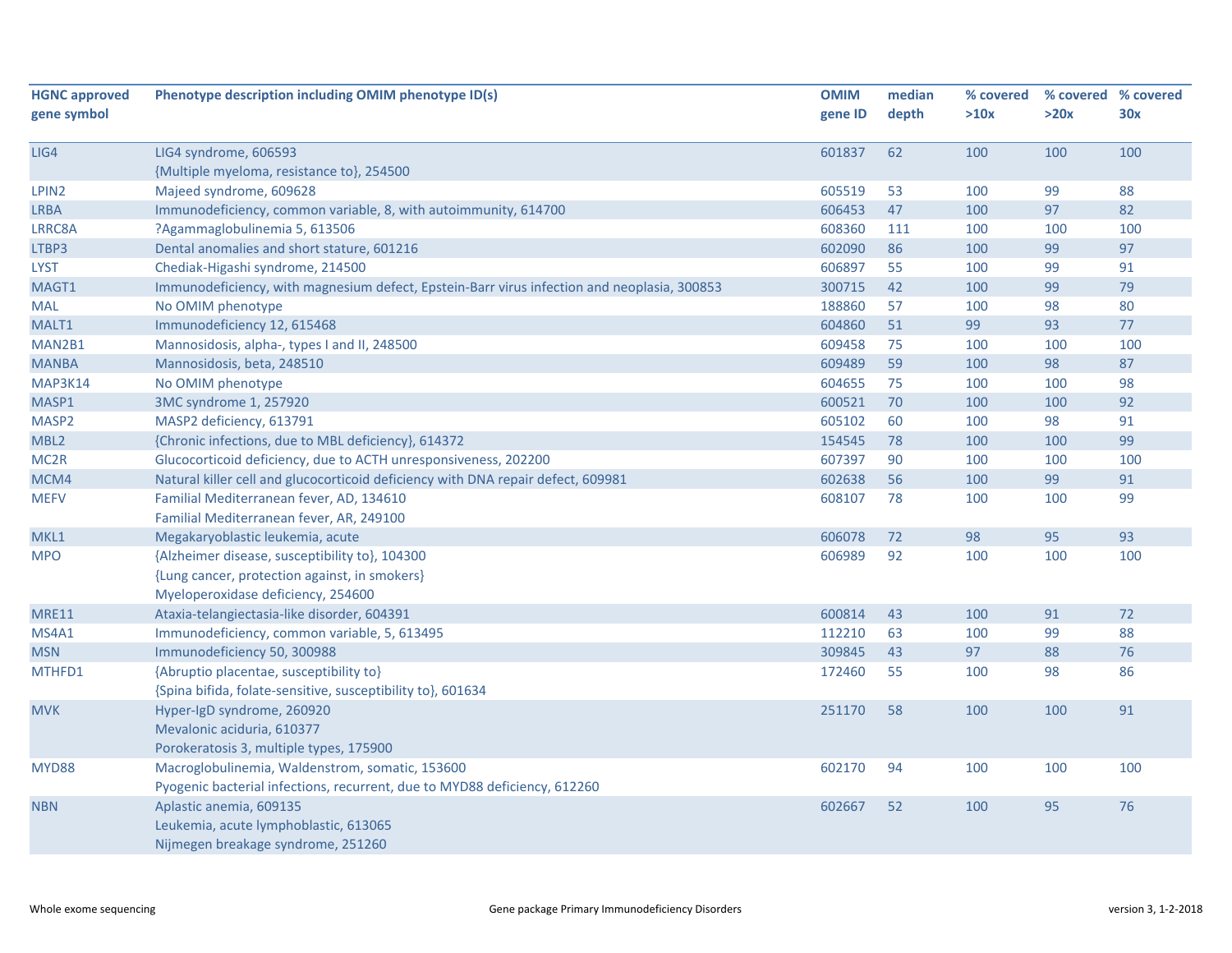| <b>HGNC approved</b> | Phenotype description including OMIM phenotype ID(s)                                                                                                                                                                                                                                               | <b>OMIM</b> | median | % covered |      | % covered % covered |
|----------------------|----------------------------------------------------------------------------------------------------------------------------------------------------------------------------------------------------------------------------------------------------------------------------------------------------|-------------|--------|-----------|------|---------------------|
| gene symbol          |                                                                                                                                                                                                                                                                                                    | gene ID     | depth  | >10x      | >20x | 30x                 |
| NCF1                 | Chronic granulomatous disease due to deficiency of NCF-1, 233700                                                                                                                                                                                                                                   | 608512      | 98     | 100       | 100  | 98                  |
| NCF <sub>2</sub>     | Chronic granulomatous disease due to deficiency of NCF-2, 233710                                                                                                                                                                                                                                   | 608515      | 63     | 100       | 100  | 90                  |
| NCF4                 | ?Granulomatous disease, chronic, cytochrome b-positive, type III, 613960                                                                                                                                                                                                                           | 601488      | 67     | 100       | 100  | 99                  |
| <b>NCSTN</b>         | Acne inversa, familial, 1, 142690                                                                                                                                                                                                                                                                  | 605254      | 63     | 100       | 100  | 93                  |
| NFAT5                | No OMIM phenotype                                                                                                                                                                                                                                                                                  | 604708      | 47     | 100       | 97   | 87                  |
| NFKB1                | Immunodeficiency, common variable, 12, 616576                                                                                                                                                                                                                                                      | 164011      | 40     | 100       | 93   | 74                  |
| NFKB <sub>2</sub>    | Immunodeficiency, common variable, 10, 615577                                                                                                                                                                                                                                                      | 164012      | 102    | 100       | 100  | 99                  |
| <b>NFKBIA</b>        | Ectodermal dysplasia, anhidrotic, with T-cell immunodeficiency, 612132                                                                                                                                                                                                                             | 164008      | 84     | 100       | 100  | 98                  |
| NHEJ1                | Severe combined immunodeficiency with microcephaly, growth retardation, and sensitivity to ionizing<br>radiation, 611291                                                                                                                                                                           | 611290      | 40     | 100       | 99   | 80                  |
| NHP <sub>2</sub>     | Dyskeratosis congenita 2, 613987                                                                                                                                                                                                                                                                   | 606470      | 66     | 100       | 100  | 100                 |
| <b>NKX2-5</b>        | Atrial septal defect 7, with or without AV conduction defects, 108900<br>Conotruncal heart malformations, variable, 217095<br>Hypoplastic left heart syndrome 2, 614435<br>Hypothyroidism, congenital nongoitrous, 5, 225250<br>Tetralogy of Fallot, 187500<br>Ventricular septal defect 3, 614432 | 600584      | 84     | 100       | 100  | 100                 |
| NLRC4                | Autoinflammation with infantile enterocolitis, 616050<br>?Familial cold autoinflammatory syndrome 4, 616115                                                                                                                                                                                        | 606831      | 61     | 100       | 99   | 91                  |
| NLRP1                | Autoinflammation with arthritis and dyskeratosis, 617388<br>Palmoplantar carcinoma, multiple self-healing, 615255<br>{Vitiligo-associated multiple autoimmune disease susceptibility 1}, 606579                                                                                                    | 606636      | 71     | 100       | 100  | 98                  |
| NLRP12               | Familial cold autoinflammatory syndrome 2, 611762                                                                                                                                                                                                                                                  | 609648      | 85     | 100       | 100  | 98                  |
| NLRP3                | CINCA syndrome, 607115<br>Familial cold-induced inflammatory syndrome 1, 120100<br>Muckle-Wells syndrome, 191900                                                                                                                                                                                   | 606416      | 85     | 100       | 100  | 100                 |
| NLRP7                | Hydatidiform mole, recurrent, 1, 231090                                                                                                                                                                                                                                                            | 609661      | 109    | 100       | 100  | 99                  |
| NOD <sub>2</sub>     | Blau syndrome, 186580<br>{Inflammatory bowel disease 1, Crohn disease}, 266600<br>{Psoriatic arthritis, susceptibility to}, 607507<br>{Yao syndrome}, 617321                                                                                                                                       | 605956      | 73     | 100       | 99   | 94                  |
| <b>NOP10</b>         | Dyskeratosis congenita 1, 224230                                                                                                                                                                                                                                                                   | 606471      | 121    | 100       | 100  | 100                 |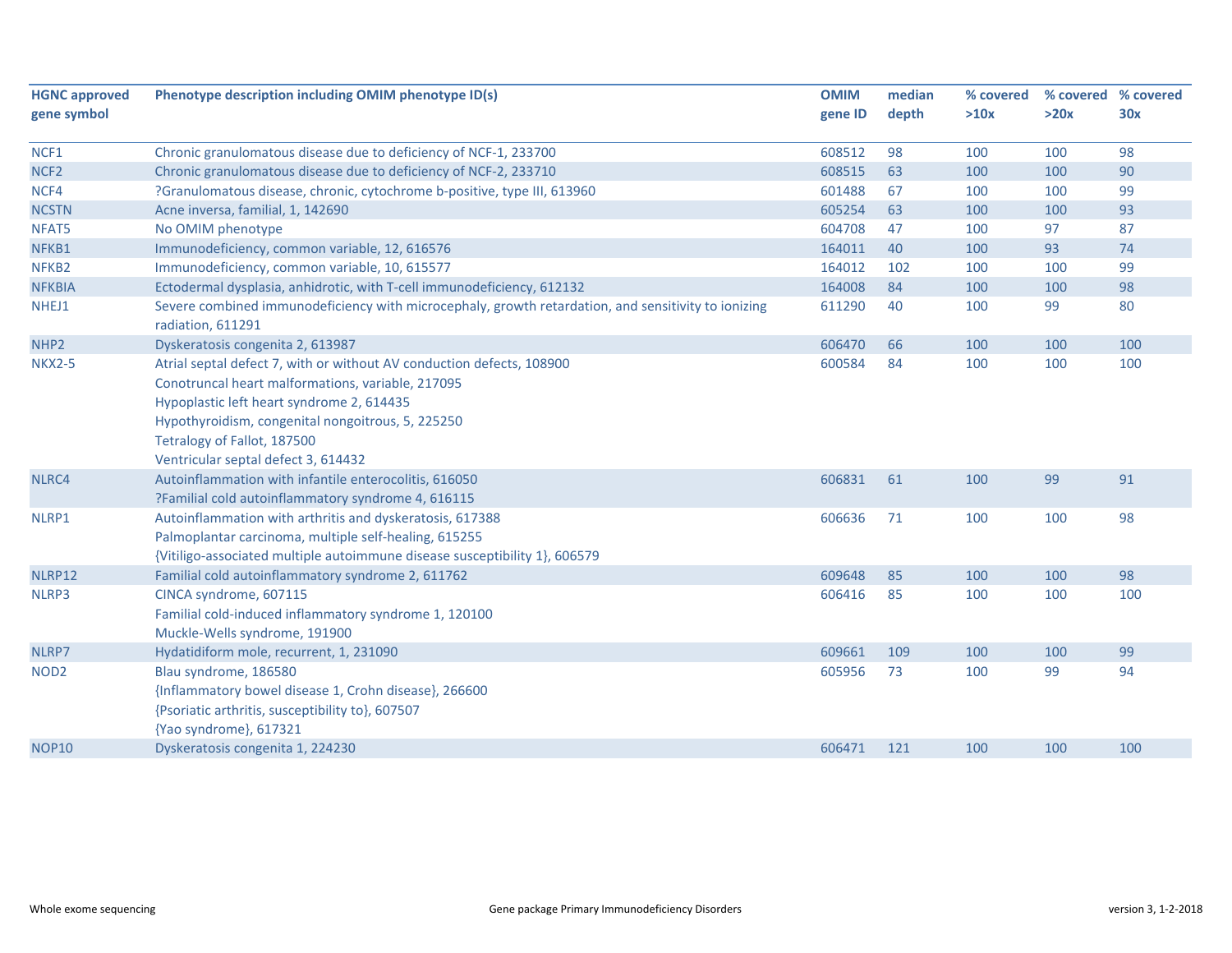| <b>HGNC approved</b> | Phenotype description including OMIM phenotype ID(s)                             | <b>OMIM</b> | median | % covered | % covered % covered |     |
|----------------------|----------------------------------------------------------------------------------|-------------|--------|-----------|---------------------|-----|
| gene symbol          |                                                                                  | gene ID     | depth  | >10x      | >20x                | 30x |
|                      |                                                                                  |             |        |           |                     |     |
| <b>NRAS</b>          | Colorectal cancer, somatic, 114500                                               | 164790      | 42     | 100       | 100                 | 91  |
|                      | Epidermal nevus, somatic, 162900                                                 |             |        |           |                     |     |
|                      | Melanocytic nevus syndrome, congenital, somatic, 137550                          |             |        |           |                     |     |
|                      | Neurocutaneous melanosis, somatic, 249400                                        |             |        |           |                     |     |
|                      | Noonan syndrome 6, 613224                                                        |             |        |           |                     |     |
|                      | ?RAS-associated autoimmune lymphoproliferative syndrome type IV, somatic, 614470 |             |        |           |                     |     |
|                      | Schimmelpenning-Feuerstein-Mims syndrome, somatic mosaic, 163200                 |             |        |           |                     |     |
|                      | Thyroid carcinoma, follicular, somatic, 188470                                   |             |        |           |                     |     |
| NSMCE3               | Lung disease, immunodeficiency, and chromosome breakage syndrome, 617241         | 608243      | 129    | 100       | 100                 | 100 |
| ORAI1                | Immunodeficiency 9, 612782                                                       | 610277      | 88     | 99        | 99                  | 95  |
|                      | Myopathy, tubular aggregate, 2, 615883                                           |             |        |           |                     |     |
| <b>OTULIN</b>        | Autoinflammation, panniculitis, and dermatosis syndrome, 617099                  | 615712      | 49     | 97        | 89                  | 78  |
| <b>PARN</b>          | Dyskeratosis congenita 6, 616353                                                 | 604212      | 43     | 100       | 96                  | 77  |
|                      | Pulmonary fibrosis and/or bone marrow failure, telomere-related, 4, 616371       |             |        |           |                     |     |
| PAX5                 | {Leukemia, acute lymphoblastic, susceptibility to, 3}, 615545                    | 167414      | 74     | 100       | 95                  | 93  |
| PBX1                 | Leukemia, acute pre-B-cell, 176310                                               | 176310      | 54     | 100       | 100                 | 93  |
| <b>PCCA</b>          | Propionicacidemia, 606054                                                        | 232000      | 50     | 100       | 99                  | 85  |
| <b>PCCB</b>          | Propionicacidemia, 606054                                                        | 232050      | 53     | 100       | 96                  | 86  |
| <b>PEPD</b>          | Prolidase deficiency, 170100                                                     | 613230      | 58     | 100       | 98                  | 91  |
| PGM3                 | Immunodeficiency 23, 615816                                                      | 172100      | 59     | 100       | 99                  | 89  |
| <b>PIGA</b>          | Multiple congenital anomalies-hypotonia-seizures syndrome 2, 300868              | 311770      | 65     | 100       | 100                 | 99  |
|                      | Paroxysmal nocturnal hemoglobinuria, somatic, 300818                             |             |        |           |                     |     |
| PIK3CD               | Immunodeficiency 14, 615513                                                      | 602839      | 83     | 100       | 99                  | 98  |
| PIK3R1               | ?Agammaglobulinemia 7, 615214                                                    | 171833      | 59     | 100       | 99                  | 89  |
|                      | Immunodeficiency 36, 616005                                                      |             |        |           |                     |     |
|                      | SHORT syndrome, 269880                                                           |             |        |           |                     |     |
| PLCG <sub>2</sub>    | Autoinflammation, antibody deficiency, and immune dysregulation syndrome, 614878 | 600220      | 70     | 100       | 99                  | 92  |
|                      | Familial cold autoinflammatory syndrome 3, 614468                                |             |        |           |                     |     |
| <b>PLG</b>           | Dysplasminogenemia, 217090                                                       | 173350      | 58     | 100       | 100                 | 94  |
|                      | Plasminogen deficiency, type I, 217090                                           |             |        |           |                     |     |
| PMM <sub>2</sub>     | Congenital disorder of glycosylation, type Ia, 212065                            | 601785      | 53     | 100       | 100                 | 91  |
| <b>PNP</b>           | Immunodeficiency due to purine nucleoside phosphorylase deficiency, 613179       | 164050      | 54     | 100       | 97                  | 89  |
| POT1                 | {Glioma susceptibility 9}, 616568                                                | 606478      | 53     | 100       | 98                  | 82  |
|                      | {Melanoma, cutaneous malignant, susceptibility to, 10}, 615848                   |             |        |           |                     |     |
| PRF1                 | Aplastic anemia, 609135                                                          | 170280      | 87     | 100       | 100                 | 100 |
|                      | Hemophagocytic lymphohistiocytosis, familial, 2, 603553                          |             |        |           |                     |     |
|                      | Lymphoma, non-Hodgkin, 605027                                                    |             |        |           |                     |     |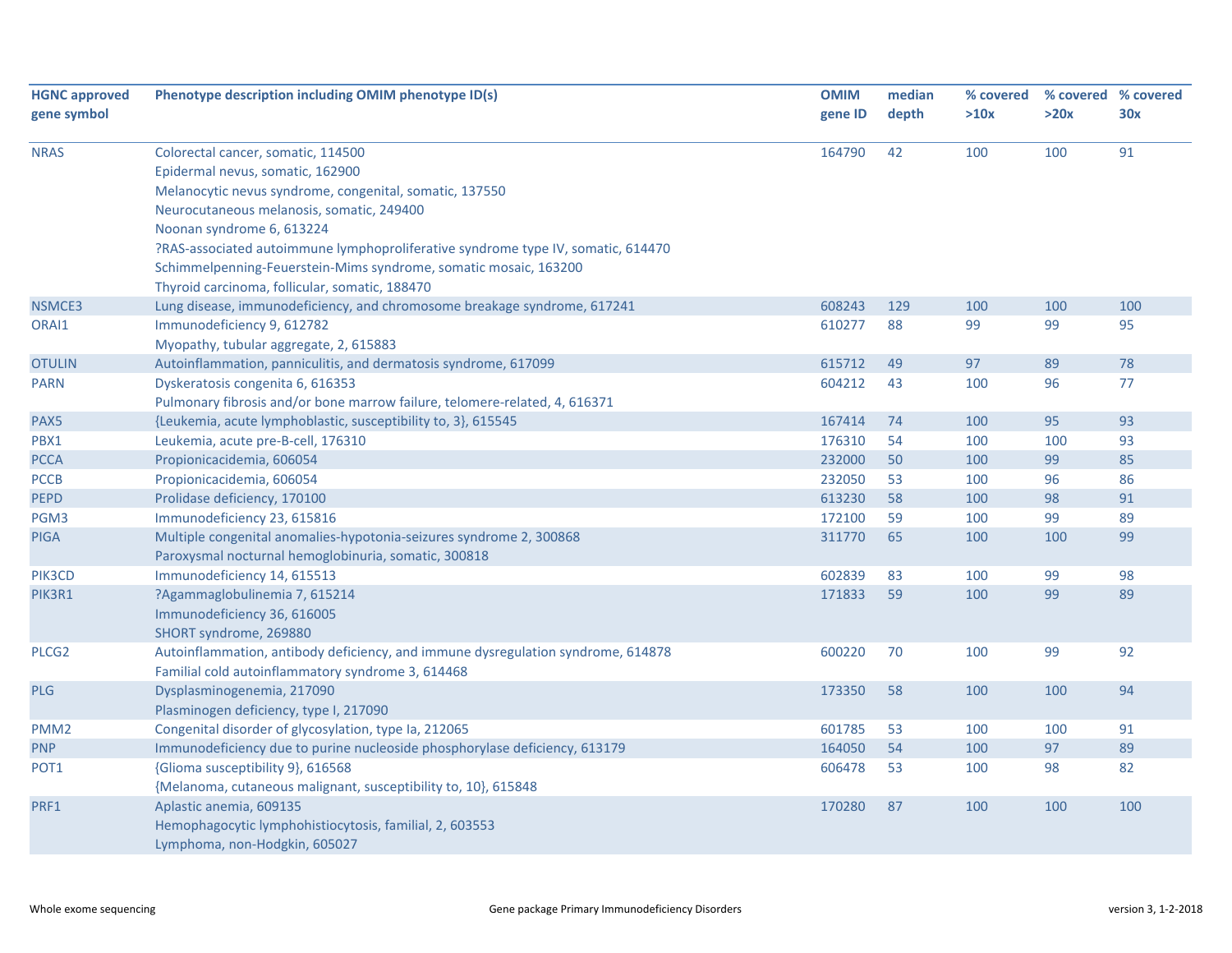| <b>HGNC approved</b> | Phenotype description including OMIM phenotype ID(s)                                                   | <b>OMIM</b> | median | % covered | % covered % covered |     |
|----------------------|--------------------------------------------------------------------------------------------------------|-------------|--------|-----------|---------------------|-----|
| gene symbol          |                                                                                                        | gene ID     | depth  | >10x      | >20x                | 30x |
|                      |                                                                                                        |             |        |           |                     |     |
| <b>PRKCD</b>         | Autoimmune lymphoproliferative syndrome, type III, 615559                                              | 176977      | 77     | 100       | 100                 | 99  |
| <b>PRKDC</b>         | Immunodeficiency 26, with or without neurologic abnormalities, 615966                                  | 600899      | 51     | 100       | 97                  | 83  |
| PRPS1                | Arts syndrome, 301835                                                                                  | 311850      | 43     | 100       | 96                  | 79  |
|                      | Charcot-Marie-Tooth disease recessive, 5, 311070                                                       |             |        |           |                     |     |
|                      | Deafness 1, 304500                                                                                     |             |        |           |                     |     |
|                      | Gout, PRPS-related, 300661                                                                             |             |        |           |                     |     |
|                      | Phosphoribosylpyrophosphate synthetase superactivity, 300661                                           |             |        |           |                     |     |
| <b>PSENEN</b>        | Acne inversa, familial, 2, 613736                                                                      | 607632      | 76     | 100       | 100                 | 100 |
| PSMB8                | Autoinflammation, lipodystrophy, and dermatosis syndrome, 256040                                       | 177046      | 82     | 100       | 100                 | 93  |
| PSTPIP1              | Pyogenic sterile arthritis, pyoderma gangrenosum, and acne, 604416                                     | 606347      | 71     | 100       | 100                 | 95  |
| PTPN11               | LEOPARD syndrome 1, 151100                                                                             | 176876      | 57     | 100       | 96                  | 80  |
|                      | Leukemia, juvenile myelomonocytic, somatic, 607785                                                     |             |        |           |                     |     |
|                      | Metachondromatosis, 156250                                                                             |             |        |           |                     |     |
|                      | Noonan syndrome 1, 163950                                                                              |             |        |           |                     |     |
| PTPN22               | {Diabetes, type 1, susceptibility to}, 222100                                                          | 600716      | 41     | 100       | 96                  | 74  |
|                      | {Rheumatoid arthritis, susceptibility to}, 180300                                                      |             |        |           |                     |     |
|                      | {Systemic lupus erythematosus susceptibility to}, 152700                                               |             |        |           |                     |     |
| <b>PTPRC</b>         | {Hepatitic C virus, susceptibility to}, 609532                                                         | 151460      | 53     | 100       | 98                  | 85  |
|                      | Severe combined immunodeficiency, T cell-negative, B-cell/natural killer-cell positive, 608971         |             |        |           |                     |     |
| RAB27A               | Griscelli syndrome, type 2, 607624                                                                     | 603868      | 37     | 100       | 94                  | 71  |
| RAC <sub>2</sub>     | Neutrophil immunodeficiency syndrome, 608203                                                           | 602049      | 64     | 100       | 100                 | 100 |
| RAG1                 | Alpha/beta T-cell lymphopenia with gamma/delta T-cell expansion, severe cytomegalovirus infection, and | 179615      | 75     | 100       | 100                 | 100 |
|                      | autoimmunity, 609889                                                                                   |             |        |           |                     |     |
|                      | Combined cellular and humoral immune defects with granulomas, 233650                                   |             |        |           |                     |     |
|                      | Omenn syndrome, 603554                                                                                 |             |        |           |                     |     |
|                      | Severe combined immunodeficiency, B cell-negative, 601457                                              |             |        |           |                     |     |
| RAG2                 | Combined cellular and humoral immune defects with granulomas, 233650                                   | 179616      | 61     | 100       | 100                 | 100 |
|                      | Omenn syndrome, 603554                                                                                 |             |        |           |                     |     |
|                      | Severe combined immunodeficiency, B cell-negative, 601457                                              |             |        |           |                     |     |
| RASGRP1              | No OMIM phenotype                                                                                      | 603962      | 50     | 100       | 99                  | 91  |
| RASGRP2              | ?Bleeding disorder, platelet-type, 18, 615888                                                          | 605577      | 59     | 100       | 100                 | 99  |
| RBCK1                | Polyglucosan body myopathy 1 with or without immunodeficiency, 615895                                  | 610924      | 83     | 100       | 99                  | 95  |
| <b>RDX</b>           | Deafness 24, 611022                                                                                    | 179410      | 49     | 100       | 94                  | 75  |
| RECQL4               | Baller-Gerold syndrome, 218600                                                                         | 603780      | 95     | 100       | 100                 | 98  |
|                      | RAPADILINO syndrome, 266280                                                                            |             |        |           |                     |     |
|                      | Rothmund-Thomson syndrome, 268400                                                                      |             |        |           |                     |     |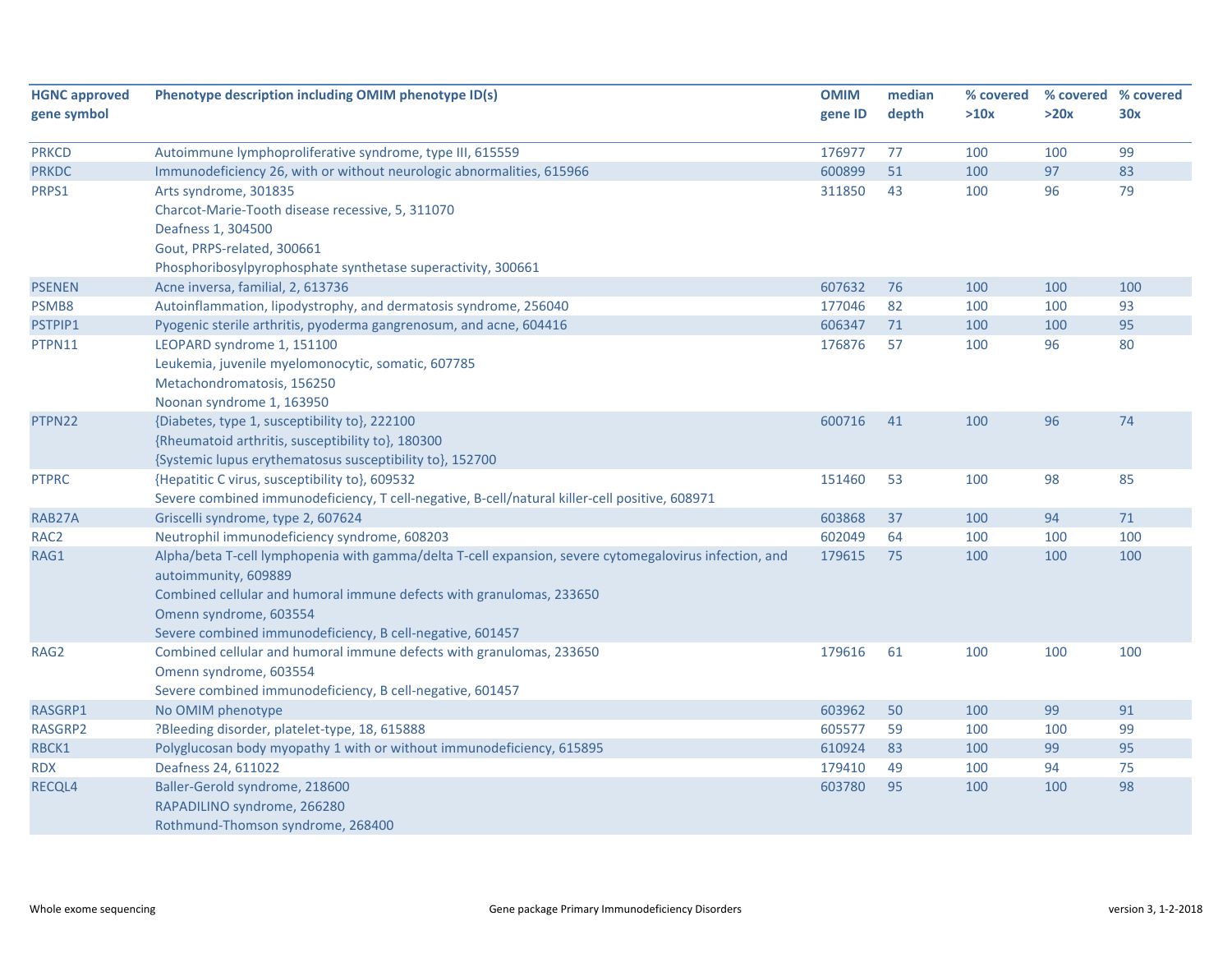| <b>HGNC approved</b>             | Phenotype description including OMIM phenotype ID(s)                                       | <b>OMIM</b> | median           | % covered |      | % covered % covered |
|----------------------------------|--------------------------------------------------------------------------------------------|-------------|------------------|-----------|------|---------------------|
| gene symbol                      |                                                                                            | gene ID     | depth            | >10x      | >20x | 30x                 |
|                                  |                                                                                            |             |                  |           |      |                     |
| RFX5                             | Bare lymphocyte syndrome, type II, complementation group C, 209920                         | 601863      | 72               | 100       | 100  | 95                  |
|                                  | Bare lymphocyte syndrome, type II, complementation group E, 209920                         |             |                  |           |      |                     |
| <b>RFXANK</b>                    | MHC class II deficiency, complementation group B, 209920                                   | 603200      | 71               | 100       | 100  | 99                  |
| <b>RFXAP</b>                     | Bare lymphocyte syndrome, type II, complementation group D, 209920                         | 601861      | 129              | 100       | 100  | 100                 |
| <b>RHOH</b>                      | No OMIM phenotype                                                                          | 602037      | 69               | 100       | 100  | 100                 |
| <b>RMRP</b>                      | Anauxetic dysplasia 1, 607095                                                              | 157660      | No coverage data |           |      |                     |
|                                  | Cartilage-hair hypoplasia, 250250                                                          |             |                  |           |      |                     |
|                                  | Metaphyseal dysplasia without hypotrichosis, 250460                                        |             |                  |           |      |                     |
| RNASEH2A                         | Aicardi-Goutieres syndrome 4, 610333                                                       | 606034      | 73               | 100       | 100  | 99                  |
| <b>RNASEH2B</b>                  | Aicardi-Goutieres syndrome 2, 610181                                                       | 610326      | 48               | 100       | 97   | 81                  |
| RNASEH2C                         | Aicardi-Goutieres syndrome 3, 610329                                                       | 610330      | 139              | 100       | 100  | 100                 |
| <b>RNF168</b>                    | RIDDLE syndrome, 611943                                                                    | 612688      | 70               | 100       | 98   | 90                  |
| <b>RNF31</b>                     | No OMIM phenotype                                                                          | 612487      | 81               | 100       | 100  | 98                  |
| <b>RORC</b>                      | Immunodeficiency 42, 616622                                                                | 602943      | 68               | 100       | 100  | 100                 |
| <b>RPSA</b>                      | Asplenia, isolated congenital, 271400                                                      | 150370      | 72               | 100       | 100  | 100                 |
| RRAS2                            | Ovarian carcinoma                                                                          | 600098      | 48               | 100       | 96   | 77                  |
| RSPH9                            | Ciliary dyskinesia, primary, 12, 612650                                                    | 612648      | 85               | 100       | 100  | 99                  |
| RTEL1                            | Dyskeratosis congenita 4, 615190                                                           | 608833      | 80               | 100       | 100  | 98                  |
|                                  | Dyskeratosis congenita 5, 615190                                                           |             |                  |           |      |                     |
|                                  | Pulmonary fibrosis and/or bone marrow failure, telomere-related, 3, 616373                 |             |                  |           |      |                     |
| RTL1                             | No OMIM phenotype                                                                          | 611896      | 119              | 100       | 100  | 99                  |
| SAMHD1                           | Aicardi-Goutieres syndrome 5, 612952                                                       | 606754      | 49               | 100       | 93   | 69                  |
|                                  | ?Chilblain lupus 2, 614415                                                                 |             |                  |           |      |                     |
| <b>SBDS</b>                      | {Aplastic anemia, susceptibility to}, 609135                                               | 607444      | 49               | 100       | 100  | 92                  |
|                                  | Shwachman-Diamond syndrome, 260400                                                         |             |                  |           |      |                     |
| SEMA3E                           | ?CHARGE syndrome, 214800                                                                   | 608166      | 44               | 100       | 98   | 78                  |
| SERAC1                           | 3-methylglutaconic aciduria with deafness, encephalopathy, and Leigh-like syndrome, 614739 | 614725      | 44               | 100       | 92   | 66                  |
| SERPING1                         | Angioedema, hereditary, types I and II, 106100                                             | 606860      | 74               | 100       | 100  | 96                  |
|                                  | Complement component 4, partial deficiency of, 120790                                      |             |                  |           |      |                     |
| <b>SH2B3</b>                     | Erythrocytosis, somatic, 133100                                                            | 605093      | 76               | 100       | 100  | 100                 |
|                                  | Myelofibrosis, somatic, 254450                                                             |             |                  |           |      |                     |
|                                  | Thrombocythemia, somatic, 187950                                                           |             |                  |           |      |                     |
| SH <sub>2</sub> D <sub>1</sub> A | Lymphoproliferative syndrome, 1, 308240                                                    | 300490      | 44               | 100       | 99   | 79                  |
| SH3BP2                           | Cherubism, 118400                                                                          | 602104      | 62               | 91        | 91   | 91                  |
| SKIV2L                           | Trichohepatoenteric syndrome 2, 614602                                                     | 600478      | 87               | 100       | 100  | 100                 |
| <b>SLC29A3</b>                   | Histiocytosis-lymphadenopathy plus syndrome, 602782                                        | 612373      | 85               | 100       | 100  | 99                  |
| <b>SLC35A1</b>                   | Congenital disorder of glycosylation, type IIf, 603585                                     | 605634      | 49               | 100       | 99   | 82                  |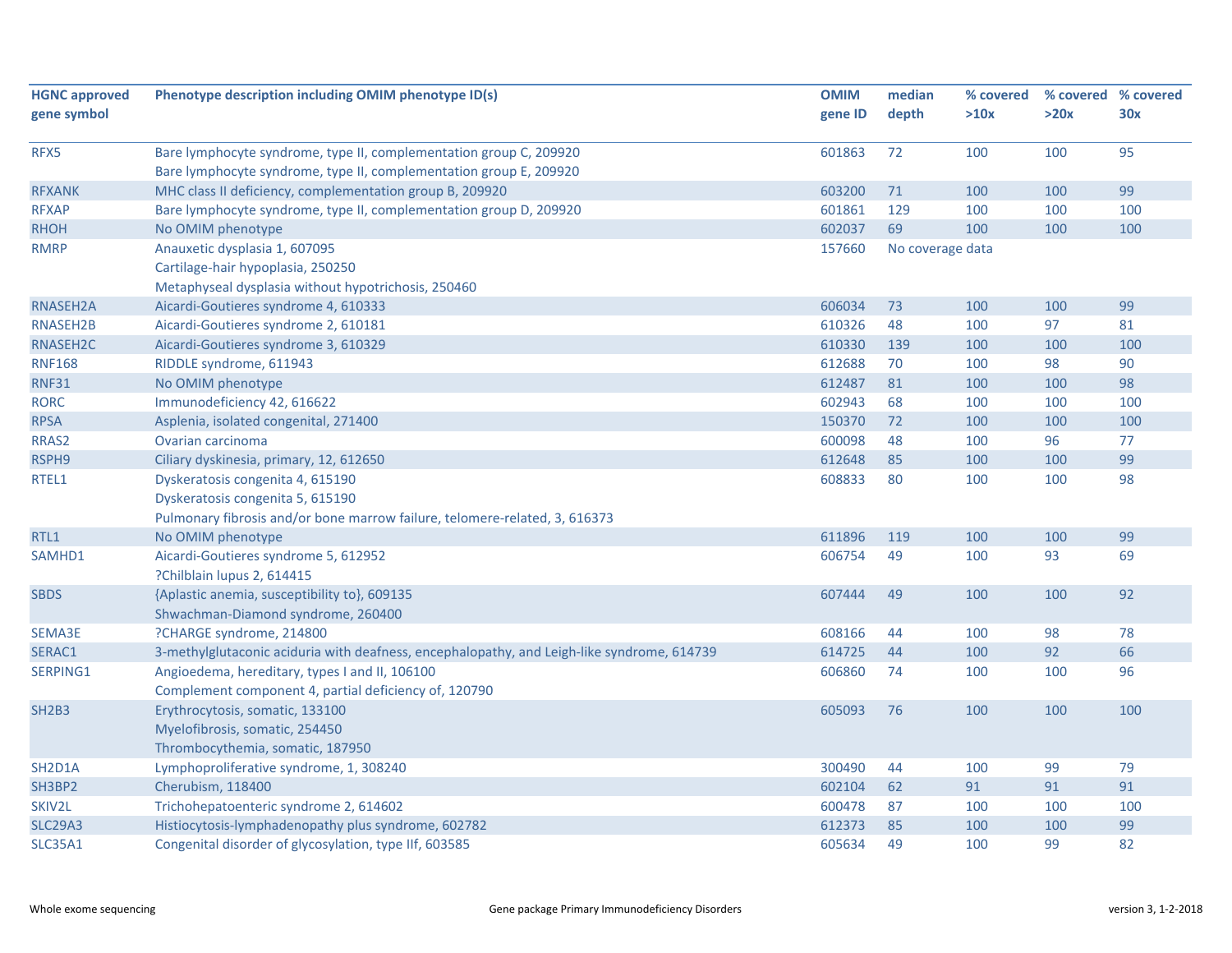| <b>HGNC approved</b> | Phenotype description including OMIM phenotype ID(s)                                           |         | median   | % covered |            | % covered % covered |
|----------------------|------------------------------------------------------------------------------------------------|---------|----------|-----------|------------|---------------------|
| gene symbol          |                                                                                                | gene ID | depth    | >10x      | >20x       | 30x                 |
|                      |                                                                                                |         |          |           |            | 99                  |
| <b>SLC35C1</b>       | Congenital disorder of glycosylation, type IIc, 266265                                         | 605881  | 89<br>69 | 100       | 100<br>100 | 97                  |
| <b>SLC37A4</b>       | Glycogen storage disease Ib, 232220                                                            | 602671  |          | 100       |            |                     |
|                      | Glycogen storage disease Ic, 232240                                                            |         |          |           |            |                     |
| <b>SLC39A4</b>       | Acrodermatitis enteropathica, 201100                                                           | 607059  | 71       | 100       | 100        | 100                 |
| <b>SLC46A1</b>       | Folate malabsorption, hereditary, 229050                                                       | 611672  | 75       | 100       | 100        | 99                  |
| SMARCAL1             | Schimke immunoosseous dysplasia, 242900                                                        | 606622  | 61       | 100       | 99         | 93                  |
| SOCS4                | No OMIM phenotype                                                                              | 616337  | 64       | 100       | 100        | 100                 |
| SP110                | Hepatic venoocclusive disease with immunodeficiency, 235550                                    | 604457  | 44       | 100       | 99         | 85                  |
|                      | {Mycobacterium tuberculosis, susceptibility to}, 607948                                        |         |          |           |            |                     |
| SPINK5               | Atopy, 147050                                                                                  | 605010  | 46       | 100       | 96         | 82                  |
|                      | Netherton syndrome, 256500                                                                     |         |          |           |            |                     |
| <b>SRP54</b>         | No OMIM phenotype                                                                              | 604857  | 42       | 100       | 96         | 81                  |
| STAT1                | Immunodeficiency 31A, mycobacteriosis, 614892                                                  | 600555  | 43       | 100       | 96         | 80                  |
|                      | Immunodeficiency 31B, mycobacterial and viral infections, 613796                               |         |          |           |            |                     |
|                      | Immunodeficiency 31C, 614162                                                                   |         |          |           |            |                     |
| STAT2                | Immunodeficiency 44, 616636                                                                    | 600556  | 60       | 100       | 99         | 91                  |
| STAT3                | Autoimmune disease, multisystem, infantile-onset, 1, 615952                                    | 102582  | 60       | 100       | 100        | 91                  |
|                      | Hyper-IgE recurrent infection syndrome, 147060                                                 |         |          |           |            |                     |
| STAT4                | {Systemic lupus erythematosus, susceptibility to, 11}, 612253                                  | 600558  | 44       | 100       | 95         | 77                  |
| STAT5B               | Growth hormone insensitivity with immunodeficiency, 245590                                     | 604260  | 71       | 100       | 99         | 89                  |
|                      | Leukemia, acute promyelocytic, somatic, 102578                                                 |         |          |           |            |                     |
| STAT6                | No OMIM phenotype                                                                              | 601512  | 60       | 100       | 99         | 93                  |
| STIM1                | Immunodeficiency 10, 612783                                                                    | 605921  | 64       | 100       | 100        | 94                  |
|                      | Myopathy, tubular aggregate, 1, 160565                                                         |         |          |           |            |                     |
|                      | Stormorken syndrome, 185070                                                                    |         |          |           |            |                     |
| STK4                 | T-cell immunodeficiency, recurrent infections, autoimmunity, and cardiac malformations, 614868 | 604965  | 58       | 100       | 100        | 93                  |
| <b>STX11</b>         | Hemophagocytic lymphohistiocytosis, familial, 4, 603552                                        | 605014  | 162      | 100       | 100        | 100                 |
| STXBP2               | Hemophagocytic lymphohistiocytosis, familial, 5, 613101                                        | 601717  | 68       | 100       | 100        | 93                  |
| TAP1                 | Bare lymphocyte syndrome, type I, 604571                                                       | 170260  | 83       | 100       | 100        | 99                  |
| TAP <sub>2</sub>     | Bare lymphocyte syndrome, type I, due to TAP2 deficiency, 604571                               | 170261  | 67       | 100       | 100        | 97                  |
|                      | Wegener-like granulomatosis                                                                    |         |          |           |            |                     |
| <b>TAPBP</b>         | Bare lymphocyte syndrome, type I, 604571                                                       | 601962  | 70       | 100       | 100        | 100                 |
| <b>TAZ</b>           | Barth syndrome, 302060                                                                         | 300394  | 59       | 100       | 91         | 90                  |
| TBK1                 | Frontotemporal dementia and/or amyotrophic lateral sclerosis 4, 616439                         | 604834  | 57       | 100       | 97         | 82                  |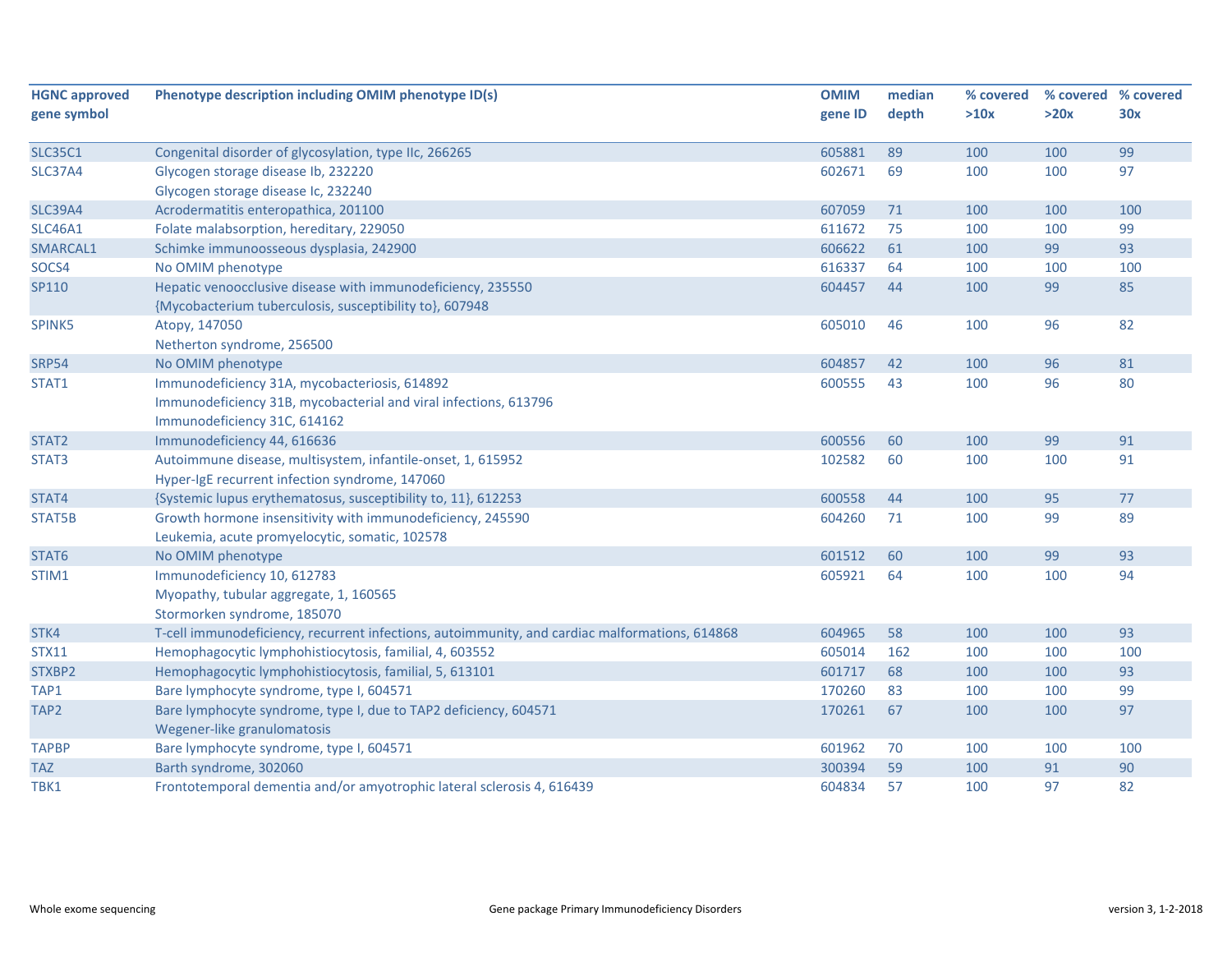| <b>HGNC approved</b> | Phenotype description including OMIM phenotype ID(s)                         | <b>OMIM</b> | median           | % covered | % covered % covered |     |
|----------------------|------------------------------------------------------------------------------|-------------|------------------|-----------|---------------------|-----|
| gene symbol          |                                                                              | gene ID     | depth            | >10x      | >20x                | 30x |
|                      |                                                                              |             |                  |           |                     |     |
| TBX1                 | Conotruncal anomaly face syndrome, 217095                                    | 602054      | 44               | 91        | 78                  | 67  |
|                      | DiGeorge syndrome, 188400                                                    |             |                  |           |                     |     |
|                      | Tetralogy of Fallot, 187500                                                  |             |                  |           |                     |     |
|                      | Velocardiofacial syndrome, 192430                                            |             |                  |           |                     |     |
| TCF3                 | Agammaglobulinemia 8, 616941                                                 | 147141      | 61               | 100       | 100                 | 94  |
| <b>TCIRG1</b>        | Osteopetrosis 1, 259700                                                      | 604592      | 79               | 100       | 100                 | 92  |
| TCN <sub>2</sub>     | Transcobalamin II deficiency, 275350                                         | 613441      | 76               | 100       | 100                 | 99  |
| <b>TERC</b>          | {Aplastic anemia}, 614743                                                    | 602322      | No coverage data |           |                     |     |
|                      | Dyskeratosis congenita 1, 127550                                             |             |                  |           |                     |     |
|                      | {Pulmonary fibrosis, idiopathic, susceptibility to}, 614743                  |             |                  |           |                     |     |
| <b>TERT</b>          | {Dyskeratosis congenita 2}, 613989                                           | 187270      | 85               | 100       | 100                 | 94  |
|                      | {Dyskeratosis congenita 4}, 613989                                           |             |                  |           |                     |     |
|                      | {Leukemia, acute myeloid}, 601626                                            |             |                  |           |                     |     |
|                      | {Melanoma, cutaneous malignant, 9}, 615134                                   |             |                  |           |                     |     |
|                      | {Pulmonary fibrosis and/or bone marrow failure, telomere-related, 1}, 614742 |             |                  |           |                     |     |
| <b>TFRC</b>          | Immunodeficiency 46, 616740                                                  | 190010      | 41               | 100       | 96                  | 70  |
| <b>THBD</b>          | {Hemolytic uremic syndrome, atypical, susceptibility to, 6}, 612926          | 188040      | 131              | 100       | 100                 | 100 |
|                      | Thrombophilia due to thrombomodulin defect, 614486                           |             |                  |           |                     |     |
| TICAM1               | {Herpes simplex encephalitic, susceptibility to, 6}, 614850                  | 607601      | 107              | 100       | 100                 | 100 |
| TINF <sub>2</sub>    | Dyskeratosis congenita 3, 613990                                             | 604319      | 94               | 100       | 100                 | 100 |
|                      | Revesz syndrome, 268130                                                      |             |                  |           |                     |     |
| <b>TIRAP</b>         | {Bacteremia, protection against}, 614382                                     | 606252      | 86               | 100       | 100                 | 100 |
|                      | {Malaria, protection against}, 611162                                        |             |                  |           |                     |     |
|                      | {Pneumococcal disease, invasive, protection against}, 610799                 |             |                  |           |                     |     |
|                      | {Tuberculosis, protection against}, 607948                                   |             |                  |           |                     |     |
| TLR3                 | {HIV1 infection, resistance to}, 609423                                      | 603029      | 54               | 100       | 100                 | 97  |
|                      | {Herpes simplex encephalitis, susceptibility to, 2}, 613002                  |             |                  |           |                     |     |
| TLR4                 | No OMIM phenotype                                                            | 603030      | 49               | 100       | 100                 | 97  |
| TMC <sub>6</sub>     | Epidermodysplasia verruciformis, 226400                                      | 605828      | 59               | 100       | 100                 | 98  |
| TMC8                 | Epidermodysplasia verruciformis, 226400                                      | 605829      | 68               | 100       | 100                 | 98  |
| <b>TMEM173</b>       | STING-associated vasculopathy, infantile-onset, 615934                       | 612374      | 79               | 100       | 100                 | 100 |
| <b>TNFAIP3</b>       | Autoinflammatory syndrome, familial, Behcet-like, 616744                     | 191163      | 66               | 100       | 98                  | 90  |
| TNFRSF11A            | Osteolysis, familial expansile, 174810                                       | 603499      | 66               | 95        | 95                  | 91  |
|                      | Osteopetrosis 7, 612301                                                      |             |                  |           |                     |     |
|                      | {Paget disease of bone 2, early-onset}, 602080                               |             |                  |           |                     |     |
| TNFRSF13B            | Immunodeficiency, common variable, 2, 240500                                 | 604907      | 55               | 100       | 100                 | 96  |
|                      | Immunoglobulin A deficiency 2, 609529                                        |             |                  |           |                     |     |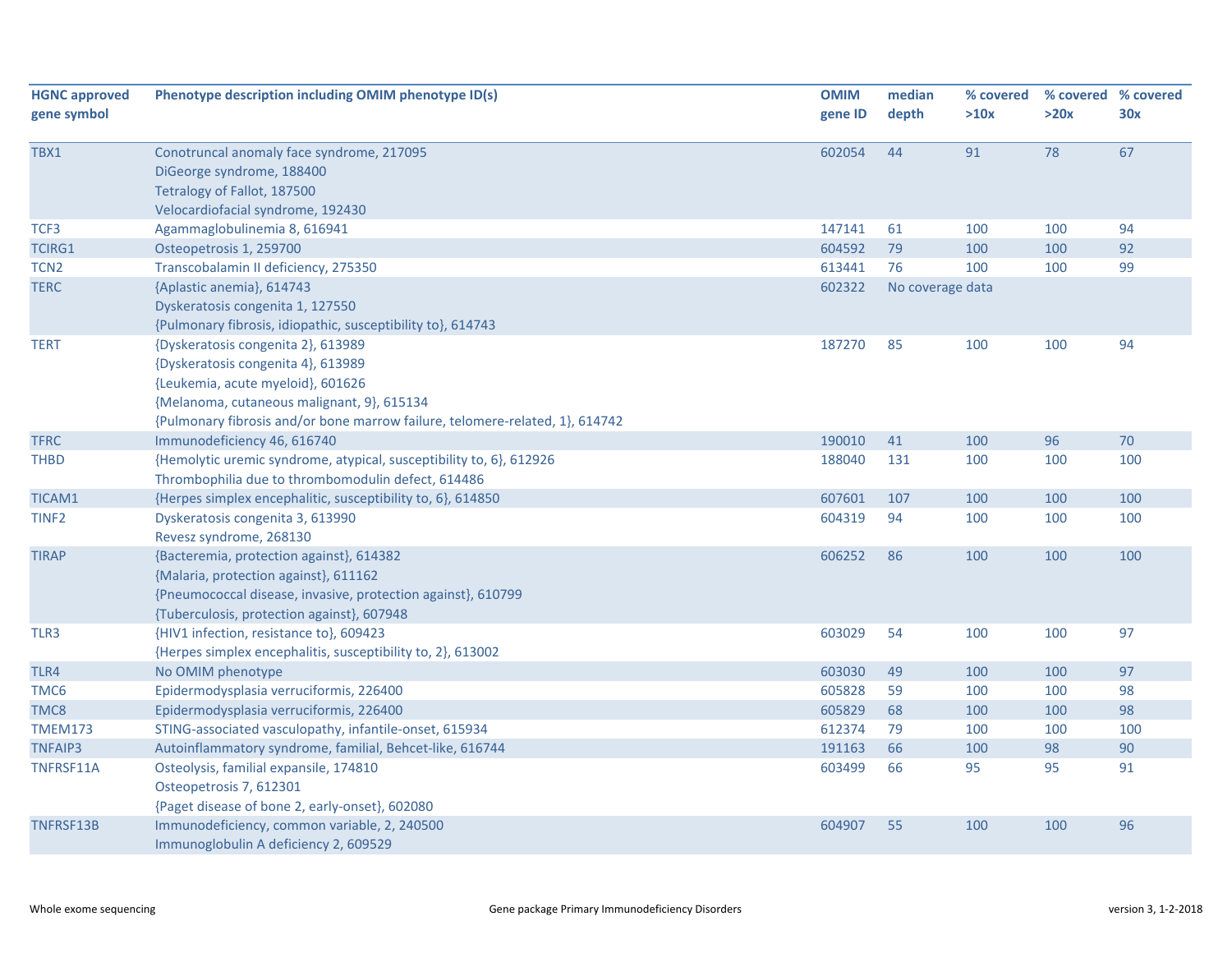| <b>HGNC approved</b> | Phenotype description including OMIM phenotype ID(s)                                                | <b>OMIM</b> | median | % covered | % covered % covered |     |
|----------------------|-----------------------------------------------------------------------------------------------------|-------------|--------|-----------|---------------------|-----|
| gene symbol          |                                                                                                     | gene ID     | depth  | >10x      | >20x                | 30x |
|                      |                                                                                                     |             |        |           |                     |     |
| TNFRSF13C            | Immunodeficiency, common variable, 4, 613494                                                        | 606269      | 53     | 100       | 84                  | 65  |
| TNFRSF1A             | {Multiple sclerosis, susceptibility to, 5}, 614810                                                  | 191190      | 66     | 100       | 99                  | 93  |
|                      | Periodic fever, familial, 142680                                                                    |             |        |           |                     |     |
| TNFRSF4              | ?Immunodeficiency 16, 615593                                                                        | 600315      | 61     | 100       | 94                  | 84  |
| TNFSF12              | No OMIM phenotype                                                                                   | 602695      | 58     | 100       | 100                 | 93  |
| TPP1                 | Ceroid lipofuscinosis, neuronal, 2, 204500                                                          | 607998      | 70     | 100       | 100                 | 99  |
|                      | Spinocerebellar ataxia 7, 609270                                                                    |             |        |           |                     |     |
| TPP <sub>2</sub>     | No OMIM phenotype                                                                                   | 190470      | 41     | 100       | 93                  | 70  |
| TRAF3                | {?Herpes simplex encephalitis, susceptibility to, 3}, 614849                                        | 601896      | 69     | 100       | 100                 | 97  |
| TRAF3IP2             | ?Candidiasis, familial, 8, 615527                                                                   | 607043      | 70     | 100       | 100                 | 93  |
|                      | {Psoriasis susceptibility 13}, 614070                                                               |             |        |           |                     |     |
| TREX1                | Aicardi-Goutieres syndrome 1, dominant and recessive, 225750                                        | 606609      | 116    | 100       | 100                 | 100 |
|                      | Chilblain lupus, 610448                                                                             |             |        |           |                     |     |
|                      | {Systemic lupus erythematosus, susceptibility to}, 152700                                           |             |        |           |                     |     |
|                      | Vasculopathy, retinal, with cerebral leukodystrophy, 192315                                         |             |        |           |                     |     |
| TRNT1                | Retinitis pigmentosa and erythrocytic microcytosis, 616959                                          | 612907      | 55     | 100       | 97                  | 83  |
|                      | Sideroblastic anemia with B-cell immunodeficiency, periodic fevers, and developmental delay, 616084 |             |        |           |                     |     |
| TTC37                | Trichohepatoenteric syndrome 1, 222470                                                              | 614589      | 43     | 100       | 97                  | 80  |
| <b>TTC7A</b>         | Gastrointestinal defects and immunodeficiency syndrome, 243150                                      | 609332      | 68     | 100       | 99                  | 94  |
| TYK2                 | Immunodeficiency 35, 611521                                                                         | 176941      | 83     | 100       | 100                 | 100 |
| <b>UNC119</b>        | ?Cone-rod dystrophy                                                                                 | 604011      | 65     | 100       | 100                 | 96  |
|                      | ?Immunodeficiency 13, 615518                                                                        |             |        |           |                     |     |
| UNC13D               | Hemophagocytic lymphohistiocytosis, familial, 3, 608898                                             | 608897      | 70     | 100       | 100                 | 100 |
| <b>UNC93B1</b>       | {Herpes simplex encephalitis, susceptibility to, 1}, 610551                                         | 608204      | 46     | 93        | 76                  | 63  |
| <b>UNG</b>           | Immunodeficiency with hyper IgM, type 5, 608106                                                     | 191525      | 60     | 100       | 100                 | 99  |
| USB1                 | Poikiloderma with neutropenia, 604173                                                               | 613276      | 47     | 100       | 99                  | 85  |
| VPS13B               | Cohen syndrome, 216550                                                                              | 607817      | 54     | 100       | 98                  | 87  |
| <b>VPS45</b>         | Neutropenia, severe congenital, 5, 615285                                                           | 610035      | 52     | 100       | 99                  | 86  |
| <b>WAS</b>           | Neutropenia, severe congenital, 300299                                                              | 300392      | 54     | 96        | 84                  | 75  |
|                      | Thrombocytopenia, 313900                                                                            |             |        |           |                     |     |
|                      | Thrombocytopenia, intermittent, 313900                                                              |             |        |           |                     |     |
|                      | Wiskott-Aldrich syndrome, 301000                                                                    |             |        |           |                     |     |
| WIPF1                | ?Wiskott-Aldrich syndrome 2, 614493                                                                 | 602357      | 82     | 100       | 98                  | 88  |
| WRAP53               | Dyskeratosis congenita 3, 613988                                                                    | 612661      | 95     | 100       | 100                 | 100 |
| XBP1                 | {Major affective disorder-7, susceptibility to}, 612371                                             | 194355      | 51     | 100       | 98                  | 89  |
| <b>XIAP</b>          | Lymphoproliferative syndrome, 2, 300635                                                             | 300079      | 52     | 100       | 96                  | 85  |
| XRCC4                | Short stature, microcephaly, and endocrine dysfunction, 616541                                      | 194363      | 41     | 100       | 97                  | 78  |